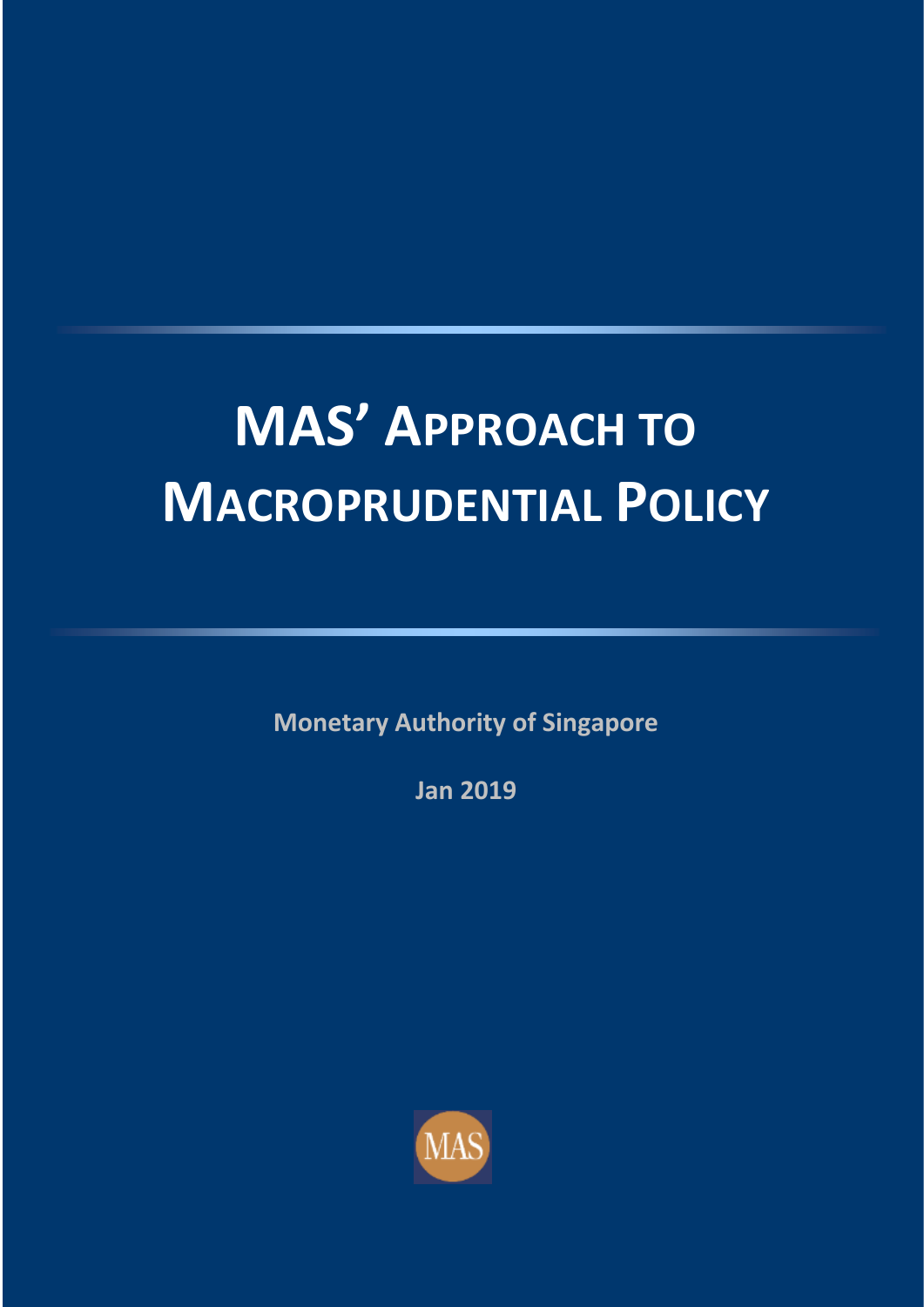## **MAS' APPROACH TO MACROPRUDENTIAL POLICY**

### **Contents Page**

|   | 3 INTERACTIONS BETWEEN MACROPRUDENTIAL POLICY AND OTHER MANDATES  8 |  |
|---|---------------------------------------------------------------------|--|
| 4 |                                                                     |  |
| 5 |                                                                     |  |

**MONETARY AUTHORITY OF SINGAPORE JANUARY 2019**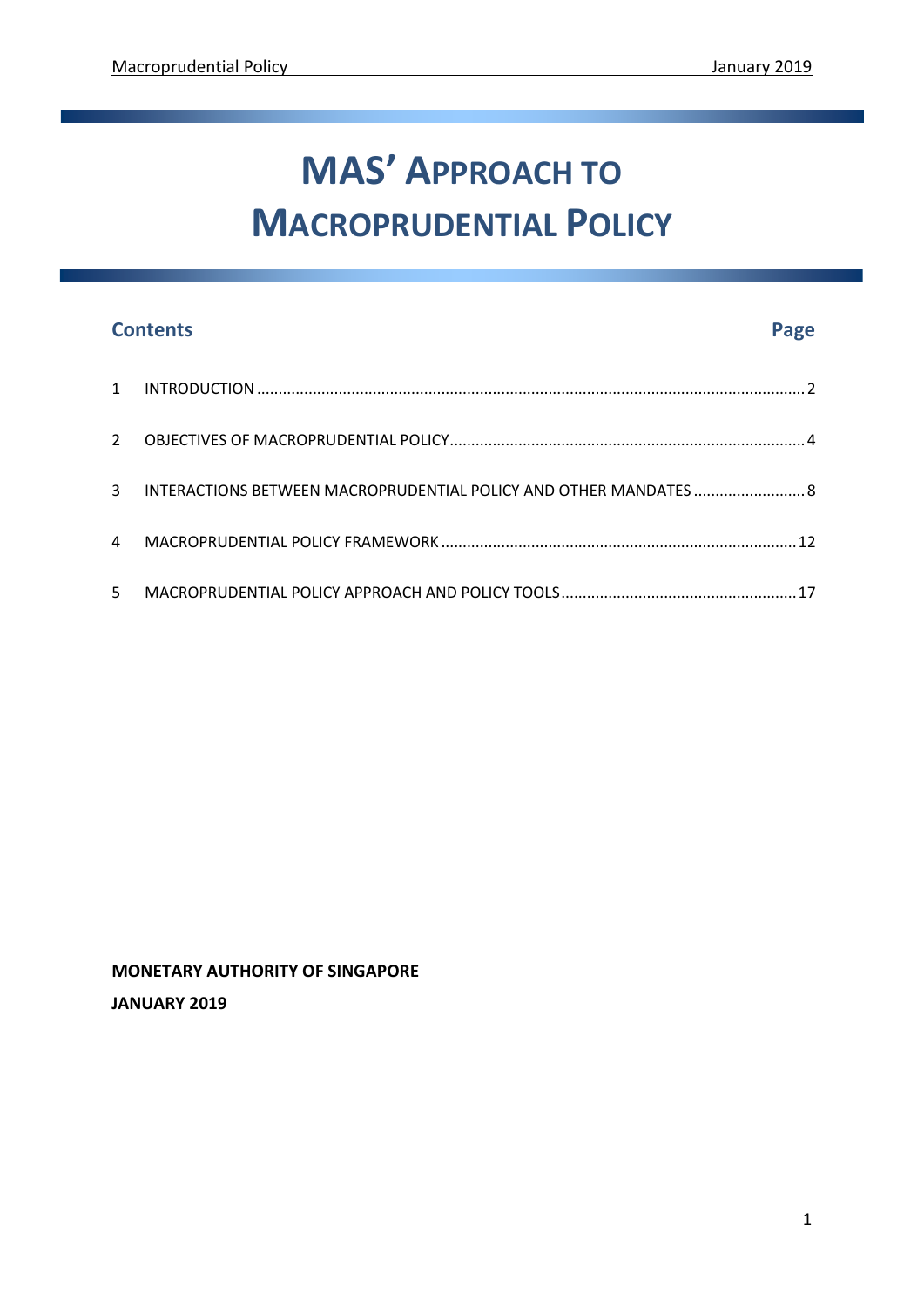#### 1 **Introduction**

1.1 The Monetary Authority of Singapore is an integrated financial supervisor that is responsible for "fostering a sound and reputable financial centre and promoting financial stability" 1 in Singapore. MAS achieves this objective through **microprudential supervision** of individual financial institutions and **macroprudential oversight** of the financial system as a whole.

1.2 The objectives of MAS' supervision and the principles that guide our approach are set out in "Objectives and Principles of Financial Sector Oversight in Singapore", issued in April 2004. The schematic representation below illustrates how the various supervisory functions of MAS support its mission to promote a sound and progressive financial services sector.



<u>.</u>

 $1$  Section 4(1)(b) of the Monetary Authority of Singapore Act.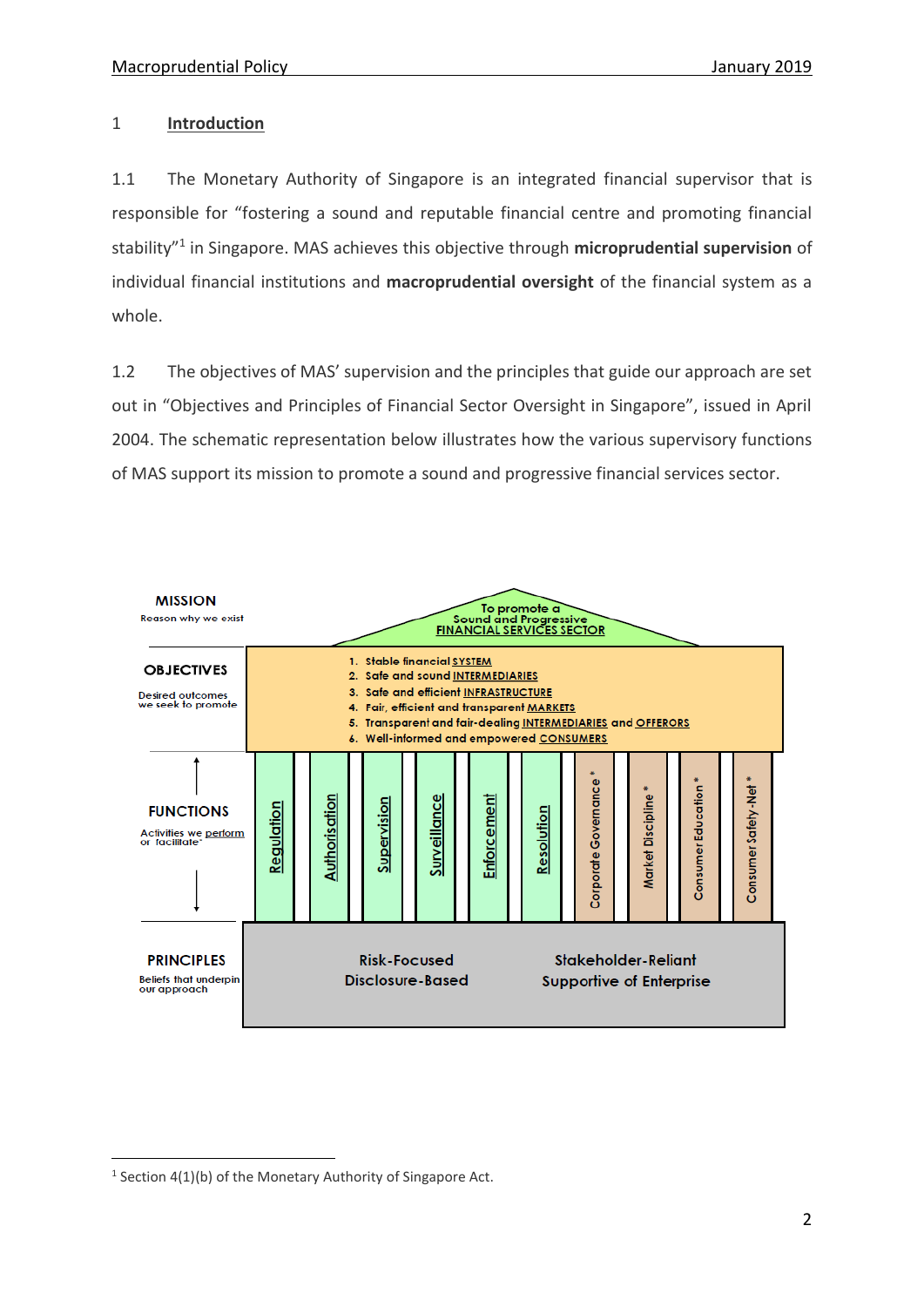1.3 MAS has issued monographs setting out its approach to specific functions that come under the broad rubric of financial supervision. Earlier monographs have covered supervisory functions with a microprudential focus, namely regulation, supervision, enforcement, and resolution. <sup>2</sup> This monograph addresses MAS' approach to macroprudential policy (see schema below).

1.4 Section 2 of this document explains the objectives of macroprudential policy. Section 3 sets out how macroprudential policy interacts with MAS' other mandates for microprudential supervision and monetary policy. Section 4 elaborates on MAS' macroprudential policy framework while Section 5 lays out the principles that guide MAS' macroprudential policy approach and policy toolkit.

![](_page_3_Figure_4.jpeg)

<sup>1</sup>  $2$  To date, MAS has issued monographs on regulation (Tenets of Effective Regulation, June 2010), supervision (MAS Framework for Impact and Risk Assessment of Financial Institutions, April 2007 and Supervision of Financial Market Infrastructures in Singapore, January 2013), enforcement (Capital Markets Enforcement, January 2016 and September 2018), and resolution (MAS' Approach to Resolution of Financial Institutions in Singapore, August 2017).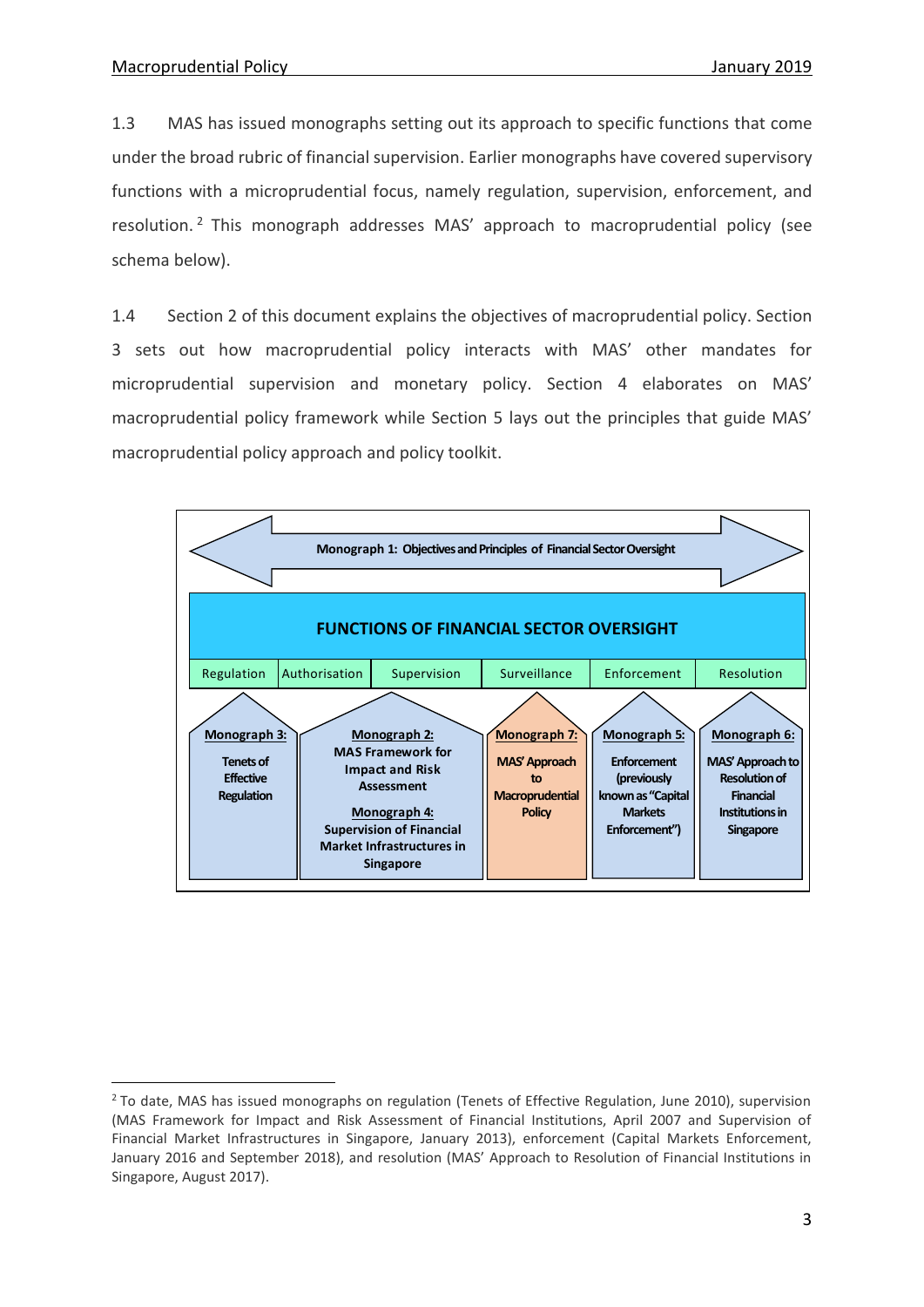#### 2 **Objectives of Macroprudential Policy**

2.1 While microprudential supervision focuses on individual financial institutions and markets, macroprudential policy is concerned with the financial system as a whole. The 2007- 2009 Global Financial Crisis (GFC) has underlined the importance of feedback loops that make the financial system more than just the sum of its parts. These feedback loops can impair the proper functioning of the financial system and impact the real economy adversely, even if most financial institutions may appear sound individually.

2.2 The systemic risks caused by these feedback loops can be categorised as either **crosssectional** or **time-varying**.

#### Cross-sectional Systemic Risks

2.3 Cross-sectional systemic risks arise from the interconnectedness or linkages among financial institutions as well as between financial institutions and other economic actors. Such linkages can be in the form of direct lending or trading exposures. They can also be indirect, arising from common membership of payment, clearing and settlement systems or holding common exposures to similar assets.

2.4 These interconnections can serve as contagion channels through which shocks propagate across the financial system and the broader economy. For example, when a financial institution defaults on its obligations, other financial institutions with significant exposures to that financial institution would suffer financial losses (real or accounting markdowns) and could also come under stress. Another example is where distressed market participants conduct fire-sales of assets into illiquid markets. This could drive down market prices of these assets and force others to mark down the values of their holdings; thereby leading to spiralling impact on other seemingly less-connected market participants. Failing financial institutions could also impact households and corporates that rely on them for credit and other financial services.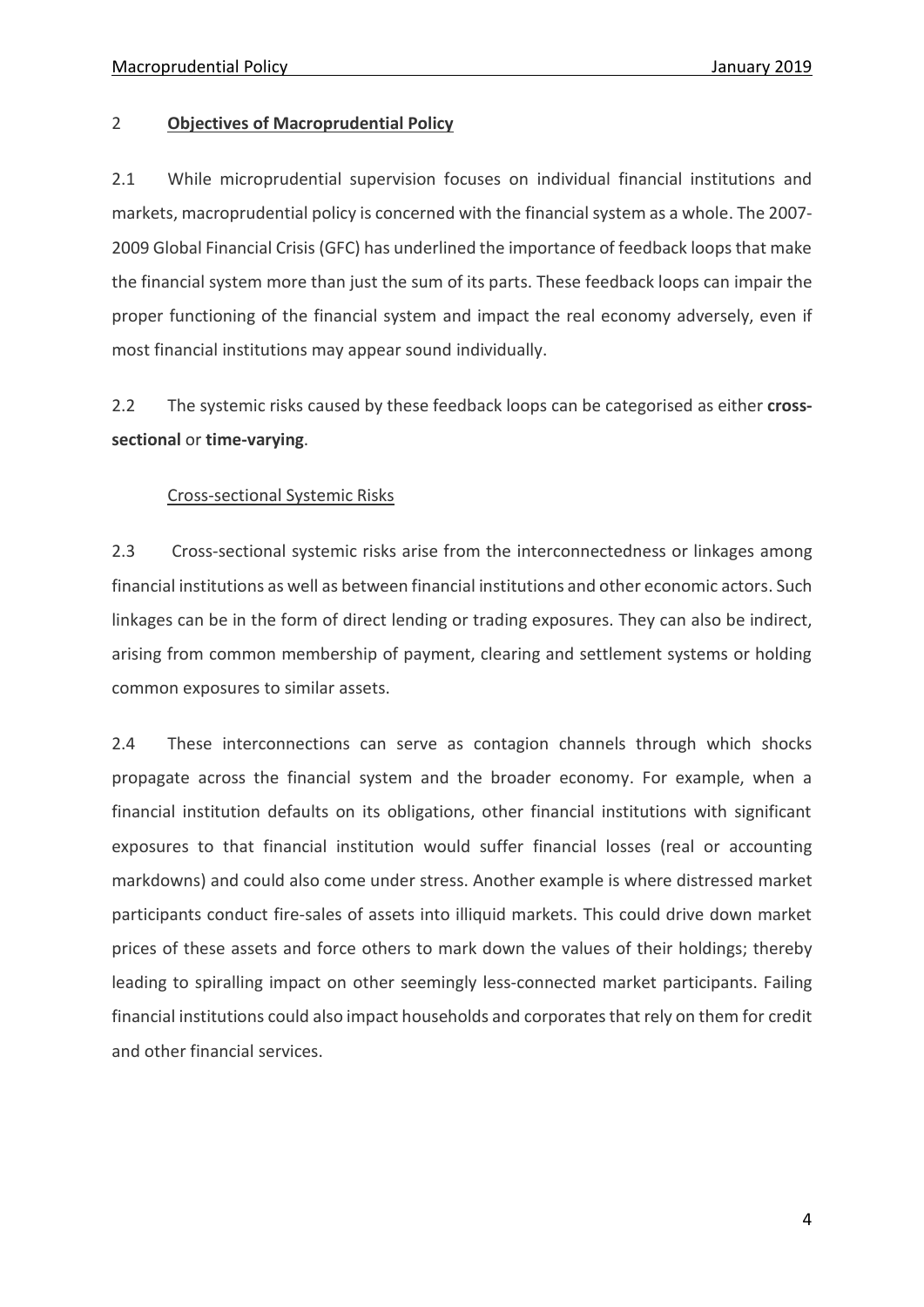#### Time-varying Systemic Risks

2.5 Time-varying systemic risks arise from excessive fluctuations in financial conditions over time. Such volatility could stem from a variety of sources, including extrapolative expectations, excessive risk-taking due to competition, and procyclical risk management practices. Market participants with extrapolative expectations tend to expect the highest returns at the peak of a cycle (overly optimistic) and the lowest returns at its trough (excessively risk averse). Competition among financial institutions and investors could lead them to misprice and take on excessive risks in the search for yield. Procyclical risk management practices include the use of point-in-time risk measures that tend to underestimate tail risks and overestimate gains under benign conditions. Concerns have also been raised about the use of common modelling approaches and peer benchmarking which could lead to herding among market participants that exacerbate procyclicality.

2.6 Such behaviours can amplify economic and financial cycles, leading to a build-up of vulnerabilities during a boom and severe adjustments in a downturn. A rapid increase in leverage under benign conditions could be followed by widespread losses should the economy slow down unexpectedly and borrowers face difficulty repaying their debts.

2.7 The scale of losses and the broader economic impact may be further amplified through macro-financial linkages. First, lenders that sustain losses could become constrained and reduce the supply of credit to the economy, further impacting economic activity. Second, tighter financial conditions could lead borrowers to reassess their debt levels and deleverage, resulting in further drops in consumption and investment.

2.8 Macroprudential policy seeks to protect the financial system and the real economy from cross-sectional and time-varying systemic risks. This involves identifying, monitoring and mitigating the risks associated with systemically important nodes in the financial system, possible risk concentrations in particular geographies, sectors and products, and potentially unsustainable dynamics in financial and asset markets (see schema on next page). Macroprudential tools can then be employed to address potential vulnerabilities identified, in a way that allows authorities to "lean against the wind", attenuating financial and asset market cycles even before significant systemic risks manifest. In the property market for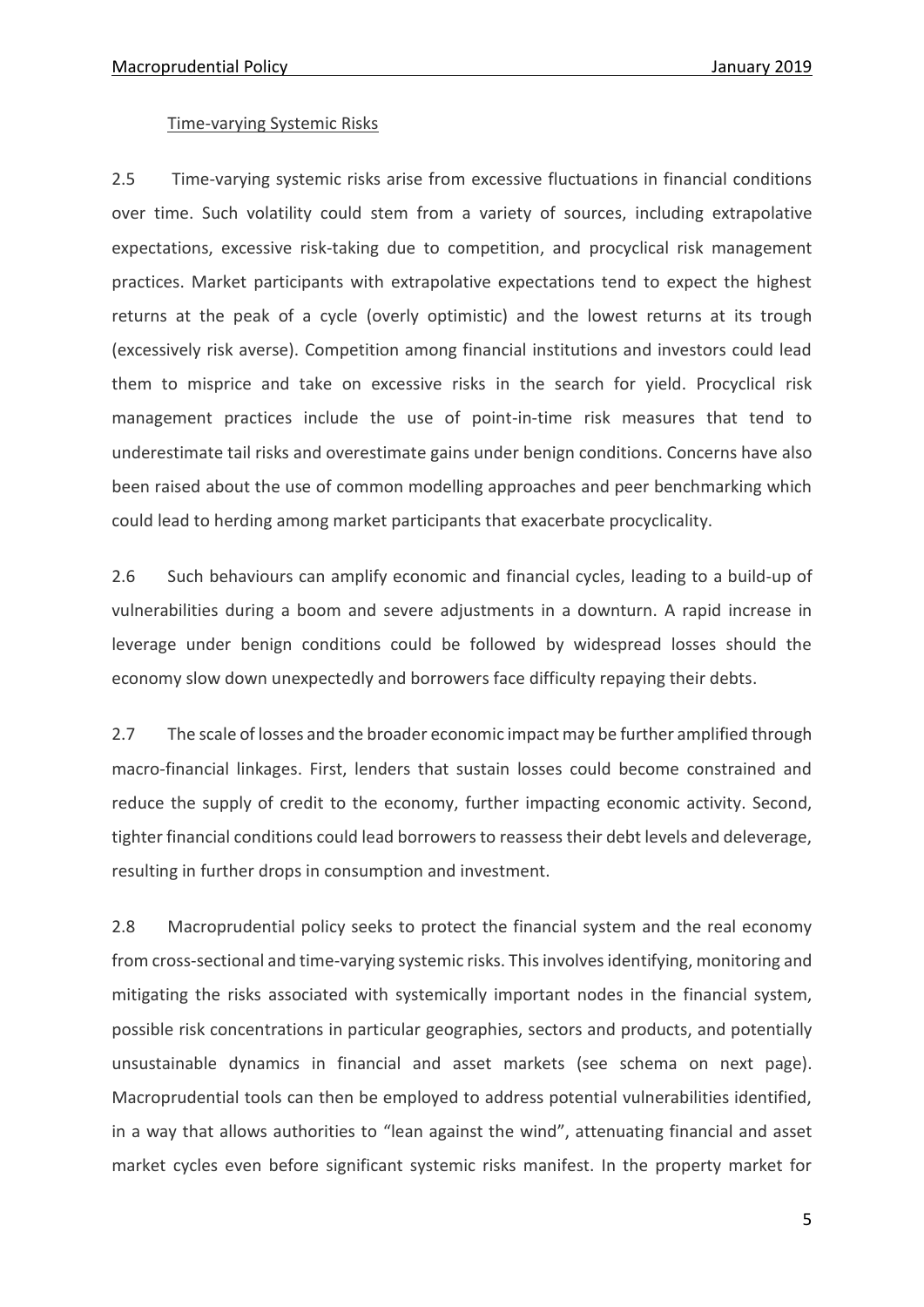example, unsustainably high and rising property prices could presage a subsequent sharp correction that would significantly impact households and banks, given their high exposure to property. Over the medium-term, property prices and credit trends should be aligned with broader economic fundamentals. Accordingly, the use of macroprudential tools in the sector pre-empts destabilising effects arising from volatility in prices and credit.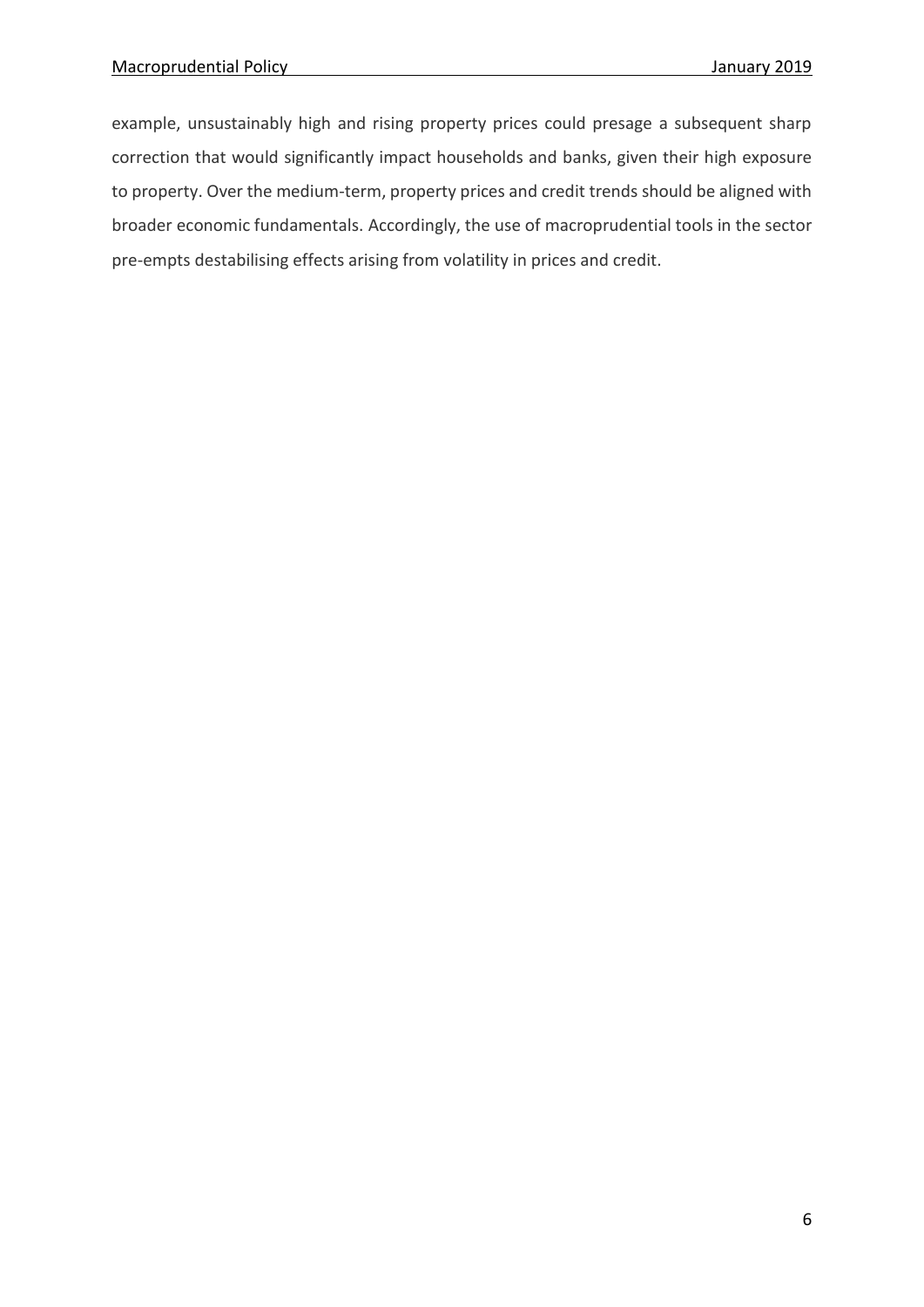![](_page_7_Figure_2.jpeg)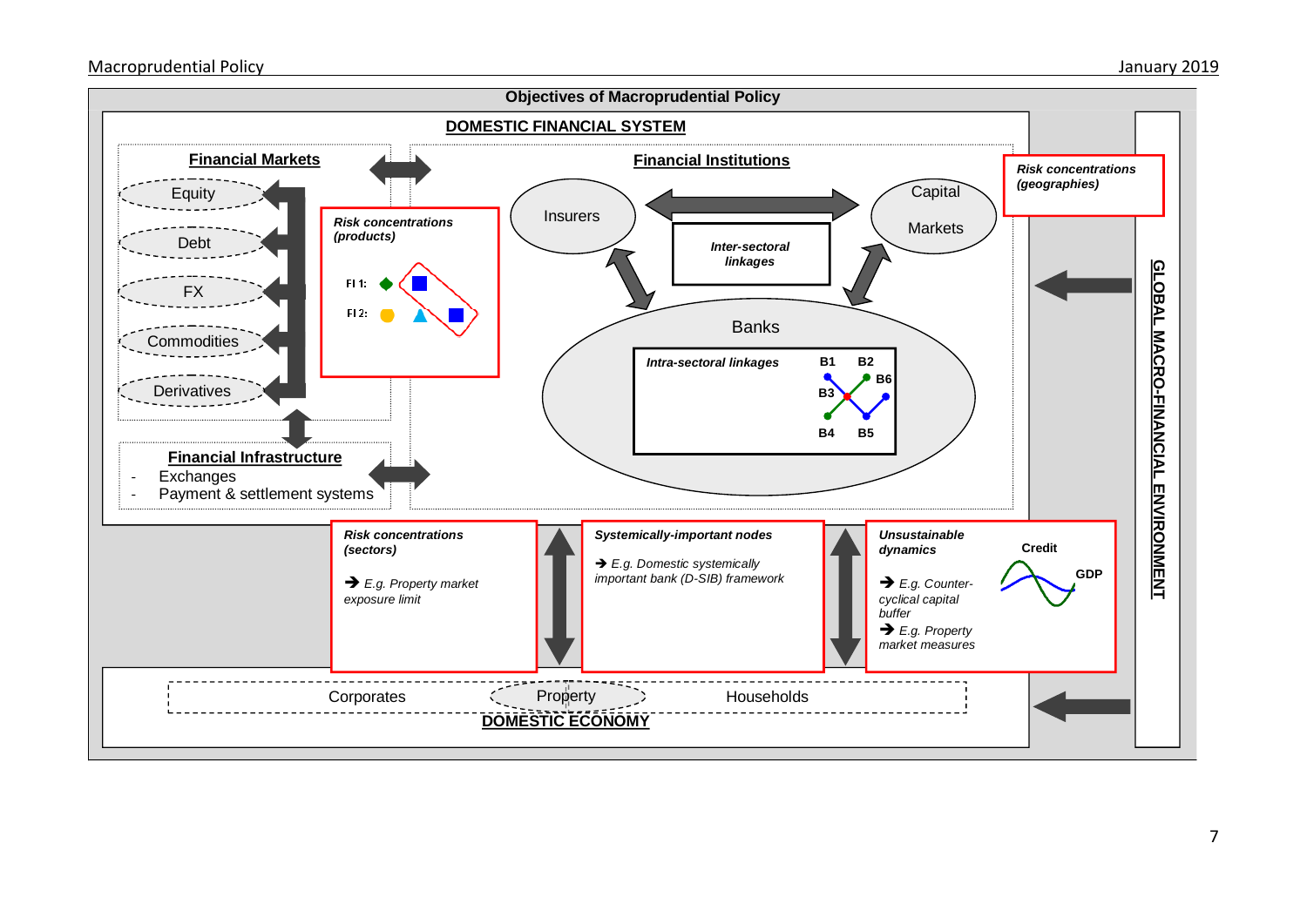#### 3 **Interactions between Macroprudential Policy and Other Mandates**

#### Macroprudential Policy and Microprudential Supervision

3.1 MAS is both the microprudential and macroprudential supervisor of the financial sector in Singapore. The two mandates complement each other. Policy measures that serve macroprudential objectives can also yield microprudential benefits. For instance, while loanto-value (LTV) limits have been used to address systemic risk associated with rapid increases in property prices and housing loans, they also support microprudential supervision by building up buffers against potential credit losses at the level of individual financial institutions.

3.2 Active microprudential supervision can provide useful grounds-up insights that inform macroprudential policy-making and help with effective enforcement of macroprudential measures across financial institutions. At the same time, macroprudential surveillance can highlight thematic risks to which individual institutions may be exposed. Supervisors can then engage their respective institutions on how to address these risks.

3.3 Combining both the macroprudential and microprudential mandates in MAS helps to integrate these perspectives and address possible tensions. For example, housing loans are typically regarded as lower risk exposures and may not receive as much supervisory attention as other loan portfolios, such as corporate loans, which are generally larger in size and pose greater default risks. Yet, poor underwriting standards for housing loans could contribute to systemic risk if housing credit growth and property price increases were to become unsustainable. Balancing these perspectives, MAS conducted a thematic inspection on banks' residential property loans business in 2012. The inspection findings supported MAS' subsequent introduction of a Total Debt Servicing Ratio requirement and publication of industry guidance on housing loan underwriting practices.

#### Macroprudential Policy and Monetary Policy

3.4 MAS role asthe central bank as well as the integrated financial supervisor in Singapore puts it in a unique position to ensure that monetary policy works in concert with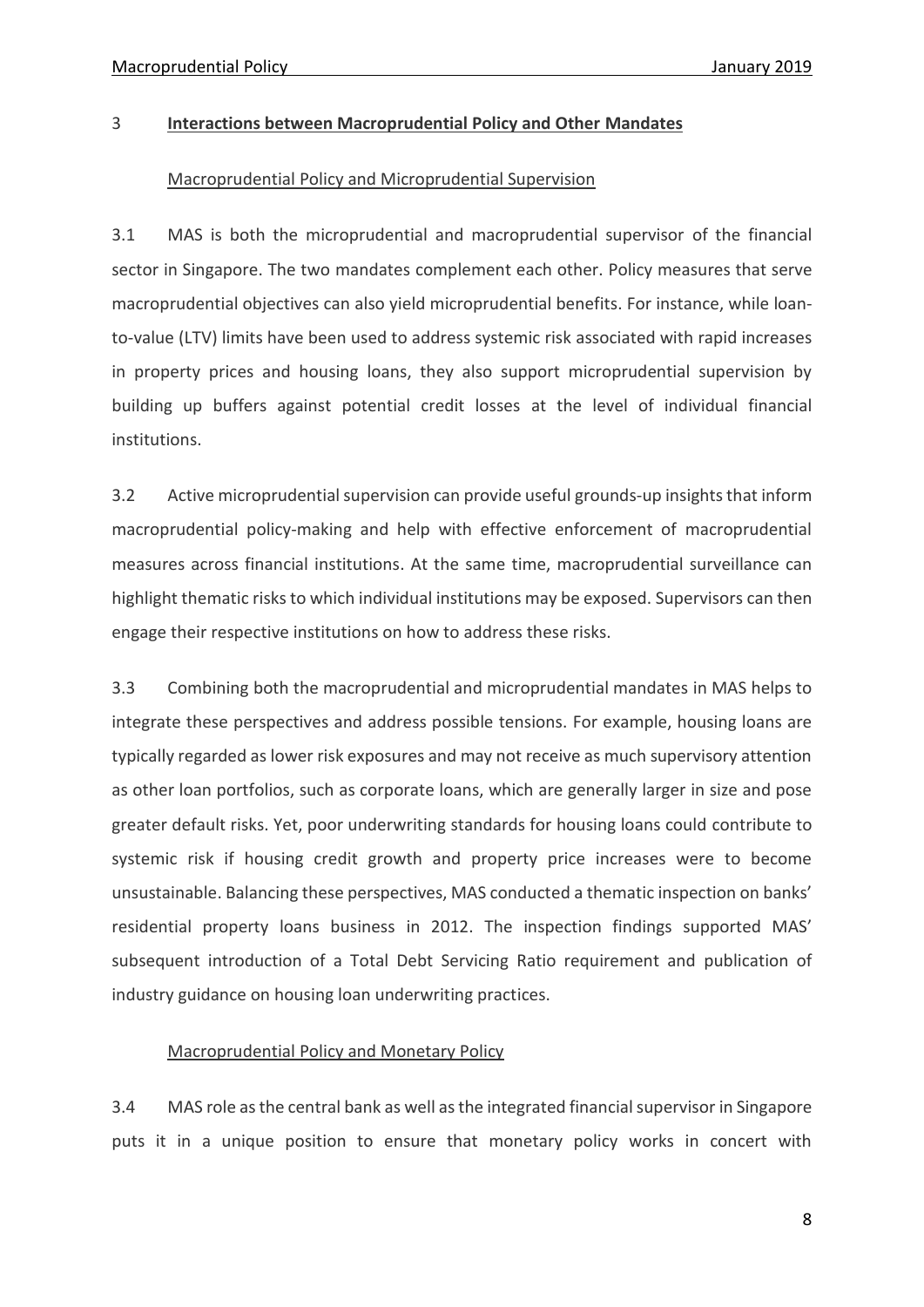1

macroprudential policy and microprudential supervision to secure overall macroeconomic and financial stability objectives.

3.5 Both monetary and macroprudential policies can promote price and financial stability conditions in a consistent manner. For example, monetary conditions can affect risk perceptions and risk-taking behaviour among market participants. Conversely, macroprudential policies, such as those aimed at moderating the property market, can impact overall economic activity and price expectations. Placing both functions under the same authority helps to integrate multiple vantage points, information sets and facilitates optimal policy formulation for macroeconomic and financial stability.

3.6 MAS determines its monetary policy based on price stability considerations, including taking into account the impact of the macroprudential polices that may be in place. MAS' exchange rate-centred monetary policy has served Singapore well in achieving price stability. However, in the context of free capital movements, an exchange rate-centred monetary policy implies that domestic interest rates are largely determined by foreign interest rates and investor expectations of the future movements in the Singapore dollar exchange rate. This limits MAS' ability to use monetary policy to independently manage domestic financial conditions, especially when the fluctuations are externally-driven and only for particular sectors. For example, the extended low global interest rate environment and search for yield following the Global Financial Crisis threatened a build-up of financial vulnerabilities in Singapore's property market. To attempt to moderate the specific cyclical conditions in the property sector using a wide-ranging instrument like monetary policy would have required very significant adjustments to the exchange rate, with ensuing unintended negative impact on other sectors of the economy.<sup>3</sup>

3.7 Accordingly, MAS formulates macroprudential policy to mitigate systemic risks in a manner that complements monetary policy, taking into account the latter's implications for overall financial conditions. It has been shown empirically that macroprudential policy

<sup>&</sup>lt;sup>3</sup> Kenneth Kuttner and Illhyock Shim estimate that a 100 basis-point increase in the short-term interest rate would lower real annualised credit growth by less than 1 percentage point in the following quarter, reducing real housing demand growth by only 1 percentage point. Kuttner, K and Shim, I (2013), "Can Non-Interest Rate Policies Stabilise Housing Markets? Evidence from a Panel of 57 Economies", BIS Working Papers No. 433.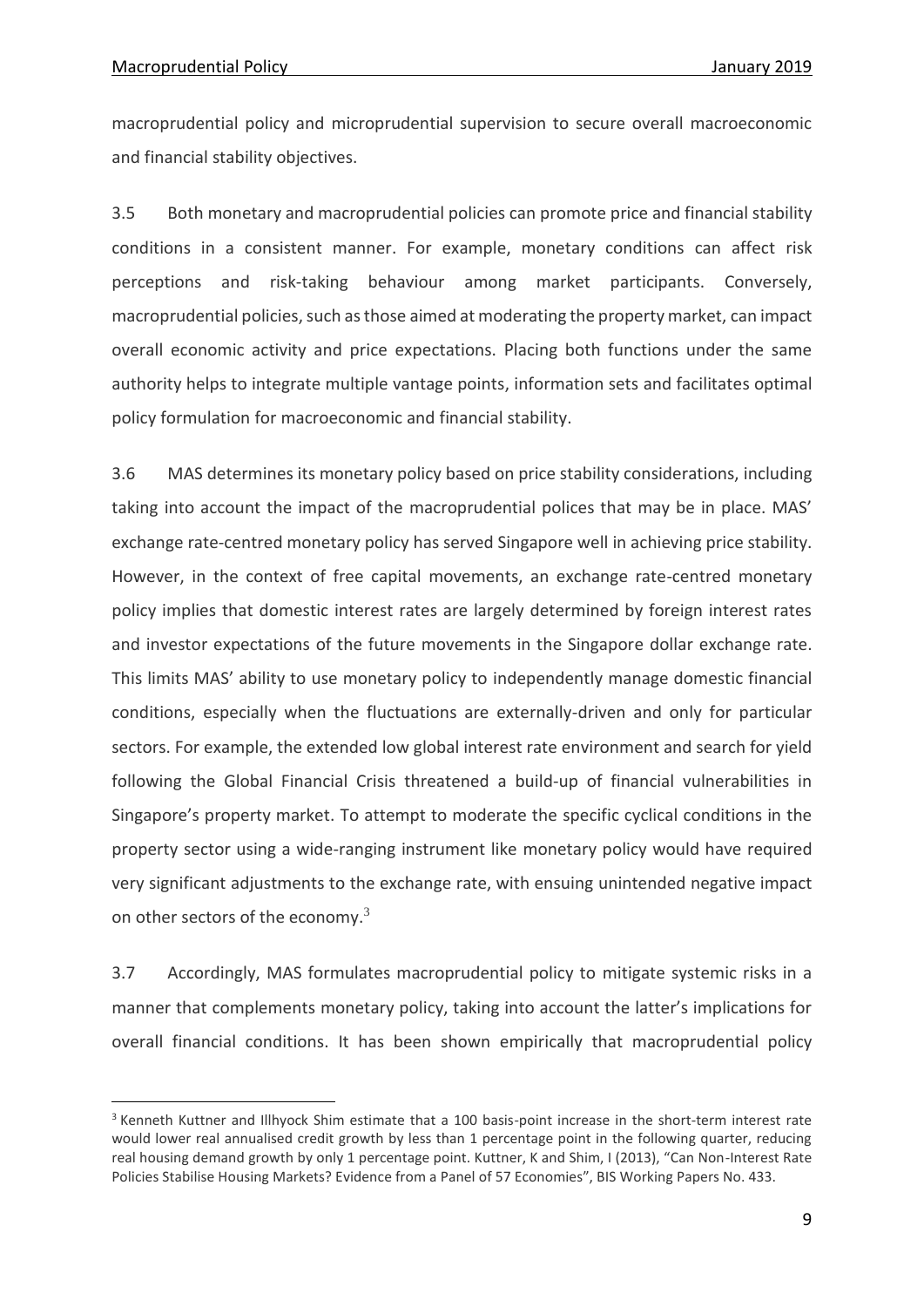measures can have a significant impact on credit conditions, particularly for specific sectors such as the property market, but only a modest and indirect impact on overall aggregate demand. Macroprudential policy can thus help curb excessive volatility in financial conditions that could lead to unsustainable dynamics in financial and asset markets.

#### *Box Item 1: MAS' Governance Arrangements for Macroprudential Policy*

MAS adopts a tiered governance structure for macroprudential policy.

The Board-level Chairman's Meeting (CM) approves major policy decisions on the financial supervision framework, including those relating to macroprudential policy (e.g. the domestic systemically-important bank framework, the counter-cyclical capital buffer framework). A broader, encompassing perspective to macroprudential and monetary policy objectives are achieved through overlapping memberships at the CM and the Board-level Monetary and Investment Policy Meeting (MIPM) which sets monetary policy.

MAS management is responsible for the day-to-day implementation of macroprudential policies (e.g. the calibration of specific policy measures) approved by CM. Management escalates to the CM major policy decisions (e.g. framework for property market measures) to ensure Board support for the policies. Two management-level committees are involved in macroprudential policy – the Management Financial Stability Committee (FSC) and the Management Financial Supervision Committee (MFSC).

FSC is chaired by the MAS Managing Director and supported by the Macroprudential Surveillance Department as secretariat. Its membership includes senior management overseeing various functions, including financial supervision, monetary policy, and reserve management. FSC meets quarterly and more often if needed to deliberate on macroprudential and financial stability issues. It is responsible for formulating macroprudential policy and any associated communication plan.

MFSC is chaired by the Deputy Managing Director responsible for financial supervision. Its membership comprises senior management from the financial supervision function and the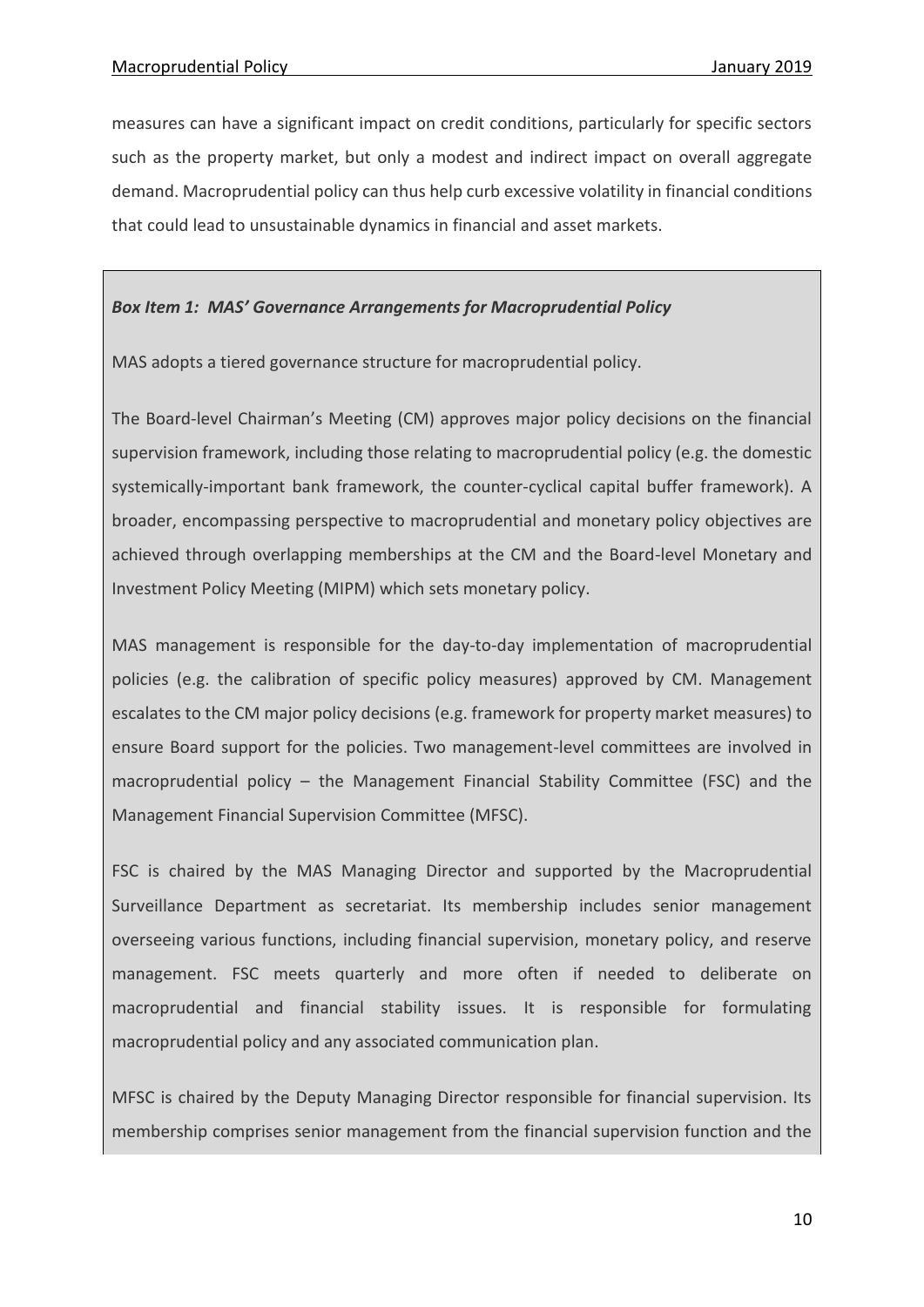General Counsel. It meets weekly (or more regularly if needed) to deliberate on regulatory and supervisory issues and may refer financial stability matters to FSC for further deliberation.

While MAS is the only public authority in Singapore with a macroprudential policy mandate, there are other public agencies with data, surveillance insights and policy tools that may be relevant for promoting financial stability. MAS works with these other authorities to obtain relevant data. For the property market, an interagency taskforce comprising representatives from MAS, the Ministry of Finance and the Ministry of National Development monitors developments and coordinates policy measures.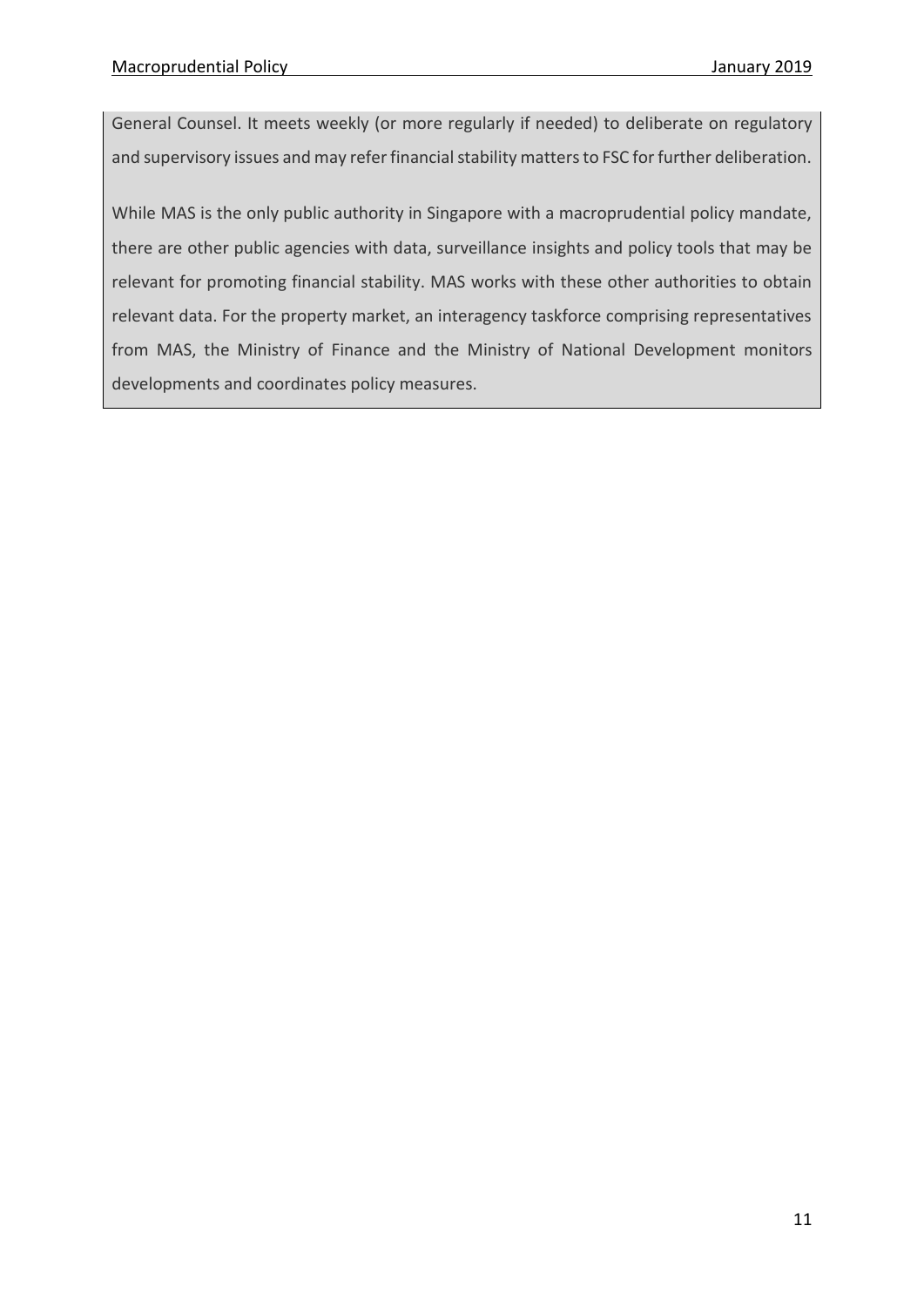#### 4 **Macroprudential Policy Framework**

4.1 The schema below sets out MAS' framework for macroprudential policy, which involves the iterative processes of **surveillance and risk identification**, **impact and vulnerability assessment**, and **policy response**.

![](_page_12_Figure_4.jpeg)

#### Surveillance and Risk Identification

4.2 MAS takes a system-wide perspective in its macroprudential surveillance efforts. As a small and open economy that is highly integrated with the rest of the world, the contagion risk to Singapore from external sources is not immaterial. MAS identifies potential risks arising from global and domestic developments, as well as their interactions, and then traces their transmission channels through Singapore's financial system and economy.

4.3 MAS constantly monitors a broad suite of indicators to identify potential risks and how they may manifest. These indicators cover five broad sectors: banks, non-bank financial institutions, corporates, households, and the external sector. Linkages within and between these sectors are identified through network analyses of balance sheet variables and transaction flow data.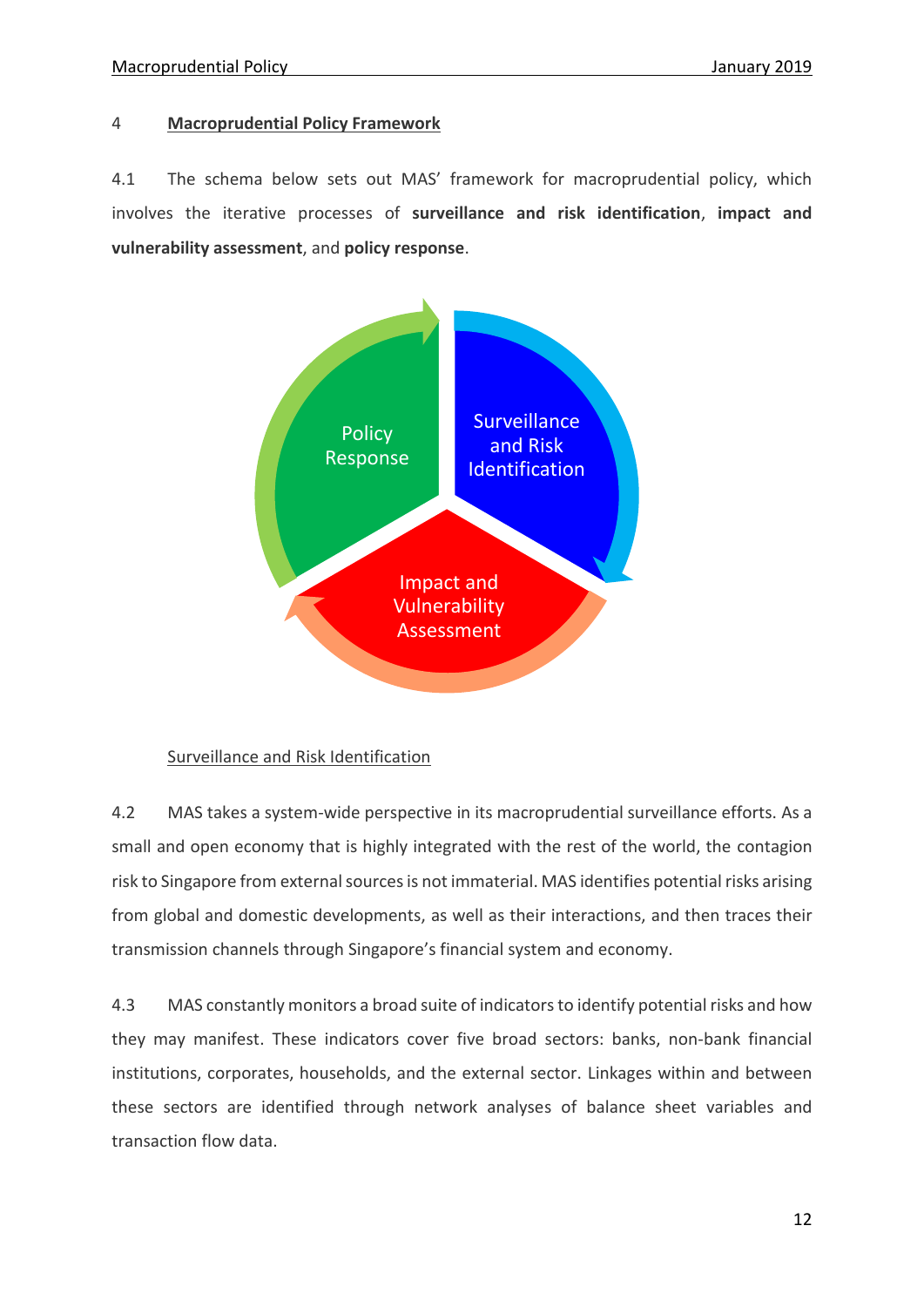<u>.</u>

4.4 MAS conducts surveillance using a comprehensive information set, including regulatory returns, survey data, and commercial sources. The regulatory returns cover a wide range of regulated entities, including banks and non-bank financial institutions, and financial markets. Data collected through supervisory returns are supplemented by information obtained from commercial sources and surveys. For example, the quarterly Housing Loans Survey, the monthly Housing Loan Profile Survey and the annual Small and Medium-Sized Enterprise (SME) Financing Survey provide granular information on the risk profile of loans. Since MAS regulates almost all financial institutions in Singapore, there are few entities of relevance that fall outside its regulatory perimeter. Although MAS also has legal authority to collect data from unregulated entities to support its financial stability mandate, in practice it has worked with other authorities to obtain such data.<sup>4</sup> Quantitative information is complemented by intelligence collected through dialogue with industry, other domestic and foreign authorities, and international organisations.

#### Impact and Vulnerability Assessment

4.5 MAS uses a combination of stress tests and sensitivity analyses to assess potential vulnerabilities in the financial system. The focus of these assessments are on tail risks – unlikely events that may pose systemic effects. The emphasis is on analysing how the financial system and the real economy could be affected if particular tail risks were to materialise.

4.6 MAS conducts an annual industry-wide stress test<sup>5</sup> of key financial institutions to evaluate the resilience of the financial system to plausible scenarios of stressed macroeconomic and financial conditions. The stress test also serves as a pre-emptive supervisory tool to encourage financial institutions to identify vulnerabilities and develop risk mitigation plans. The types of risk being assessed include solvency, credit, market, and liquidity risks, as well as thematic dives into emerging risks, e.g. particular sectors or risk types.

<sup>4</sup> For example, MAS works with the Council for Estate Agencies to collect aggregate information on households' purchases of overseas properties; with the Urban Redevelopment Authority to obtain property market indicators; and with the Ministry of Law to understand trends in consumer lending by moneylenders and pawnbrokers.

<sup>&</sup>lt;sup>5</sup> In addition, financial institutions perform regular stress tests which capture risks that are unique to them individually. Reverse stress tests, where financial institutions describe scenarios in which their solvency would come under threat, provide further insights on the risks that could impair Singapore's financial system. MAS supervisors also engage financial institutions on the results of these stress tests.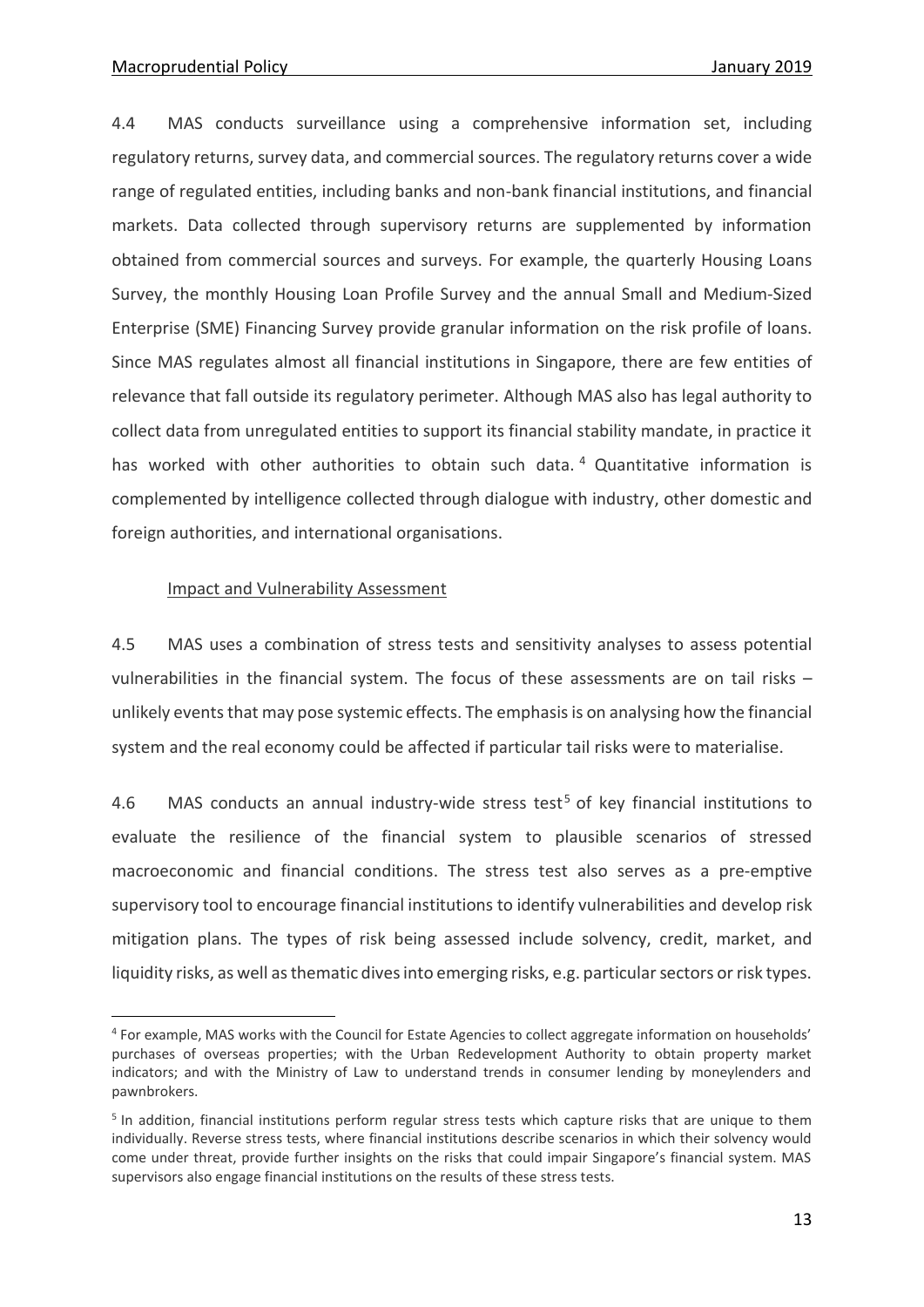MAS will conduct more stress tests as and when necessary, e.g. during the Global Financial Crisis.

4.7 Participants in the industry-wide stress tests are selected based on their importance to the Singapore financial system and economy. They include the major banks, finance companies, insurers, and capital market intermediaries (clearing houses and clearing members). For instance, banks and insurance companies are selected primarily for their size or interconnectedness with other financial institutions operating in Singapore. Financial institutions that provide essential services to exchanges and clearing houses or have significant market-making roles are also included in the exercise. Supervisors may also exercise judgement to include other institutions whose risk profiles are assessed to be material.

4.8 MAS prescribes severe but plausible stress scenarios for each year's industry-wide stress test. MAS develops the stress scenarios by drawing on its own surveillance of external and domestic risks as well as risk assessments by other authorities, industry players, and private sector analysts. The scenarios selected are translated into macroeconomic and financial variables, using a combination of quantitative tools and expert judgement. MAS' macro-econometric model of the economy is used to ensure that the projections of Singapore's macroeconomic variables are model-consistent with forecasts of external macroeconomic variables. Financial market variables (such as credit spreads and yield curves) are produced through a variety of methods, including using satellite models which link financial market variables with economic outcomes, benchmarking against historical stress periods/crises, and drawing on the views of industry analysts.

4.9 The common stress scenarios and associated stress parameters are then communicated to the participating institutions for their bottom-up stress tests. As the participating institutions vary greatly in terms of the size and nature of their operations, MAS encourages them to develop stress test methodologies which are commensurate with their risk profiles. Participating institutions can leverage their own granular data, understanding of their customers, and knowledge of their own strategies and risk appetites to customise their stress test methodologies to their specific contexts.

14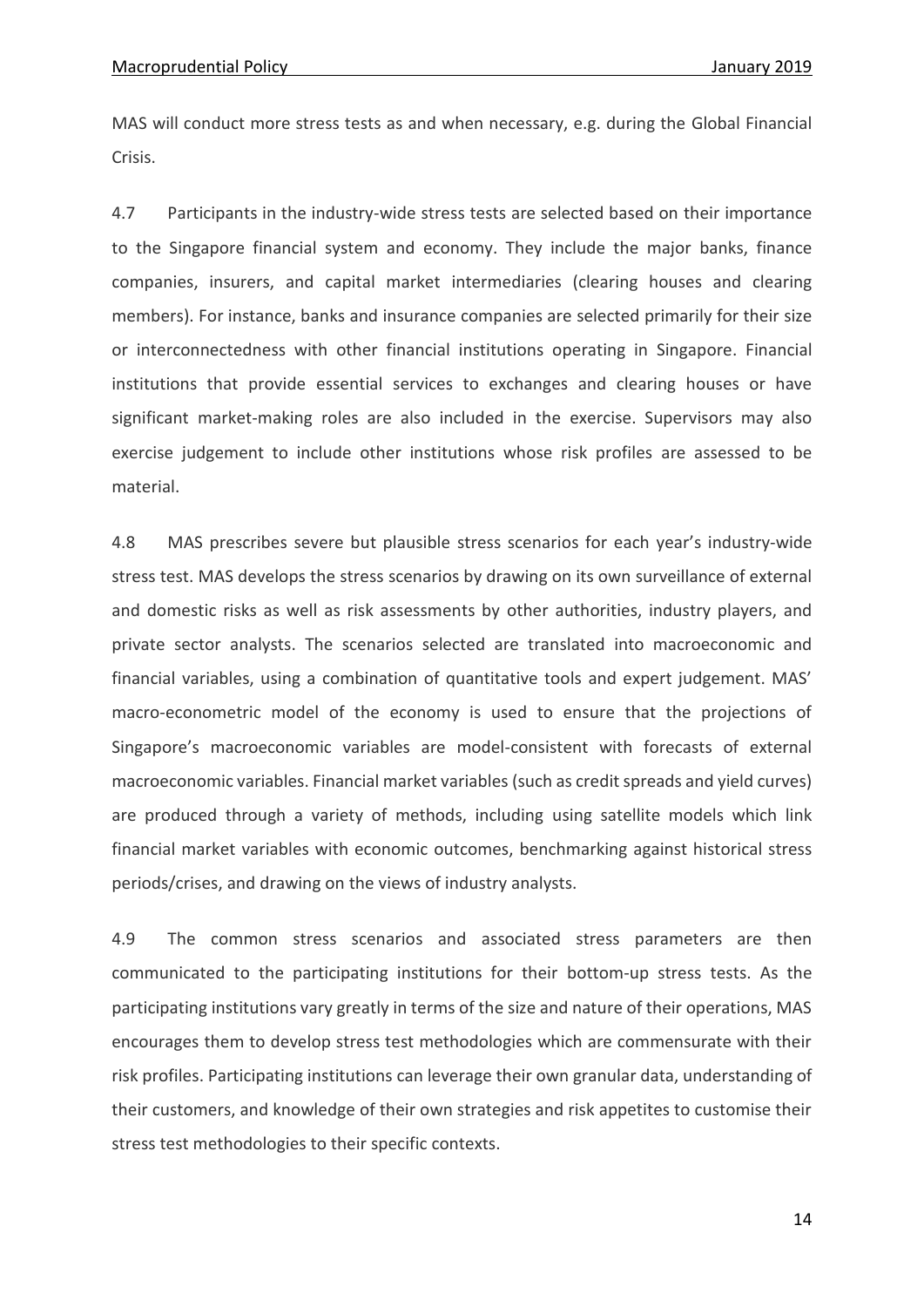4.10 Upon receiving the financial institutions' stress test results, MAS validates them for accuracy, reasonableness, and robustness. MAS assesses rigorously the stress test methodologies that financial institutions use, with a view to verifying that risk exposures are adequately covered, the methodologies employed are sensitive to such risks, and the underlying assumptions are reasonable. The common prescribed scenarios also allow MAS to conduct peer analyses of the results to identify weaknesses in stress testing methodologies, risk exposures, or risk mitigation plans.

4.11 MAS complements the industry's bottom-up stress tests with its own top-down stress test. Unlike the bottom-up stress tests, a common methodology is applied for the top-down stress test, so as to produce results that can be compared across institutions. This provides an additional perspective and serves as a robustness check of the institutions' stress test results. Top-down stress tests are also used to study possible feedback loops (e.g. potential second-round effects from interbank and macro-financial linkages), which bottom-up stress tests are not suited to analyse.

4.12 In addition, MAS conducts sensitivity analyses to examine the potential impact of targeted shocks on the corporate and household sectors. For example, MAS has used granular corporate and mortgage debt information to assess the debt servicing implications of interest rate increases on businesses and households.

4.13 For the external sector, MAS seeks to identify and evaluate the impact of external shocks and how they could propagate to Singapore. This involves studying direct exposures to and funding reliance on external parties. It also includes assessing indirect exposures, such as to borrowers or economies with significant exposures to the affected geographies or sectors.

#### Policy Response

4.14 If MAS' surveillance and impact assessments identify a material systemic risk that could impact the financial system or the real economy adversely, MAS will take policy action to remove or mitigate the risk or build resilience against it. The next section sets out the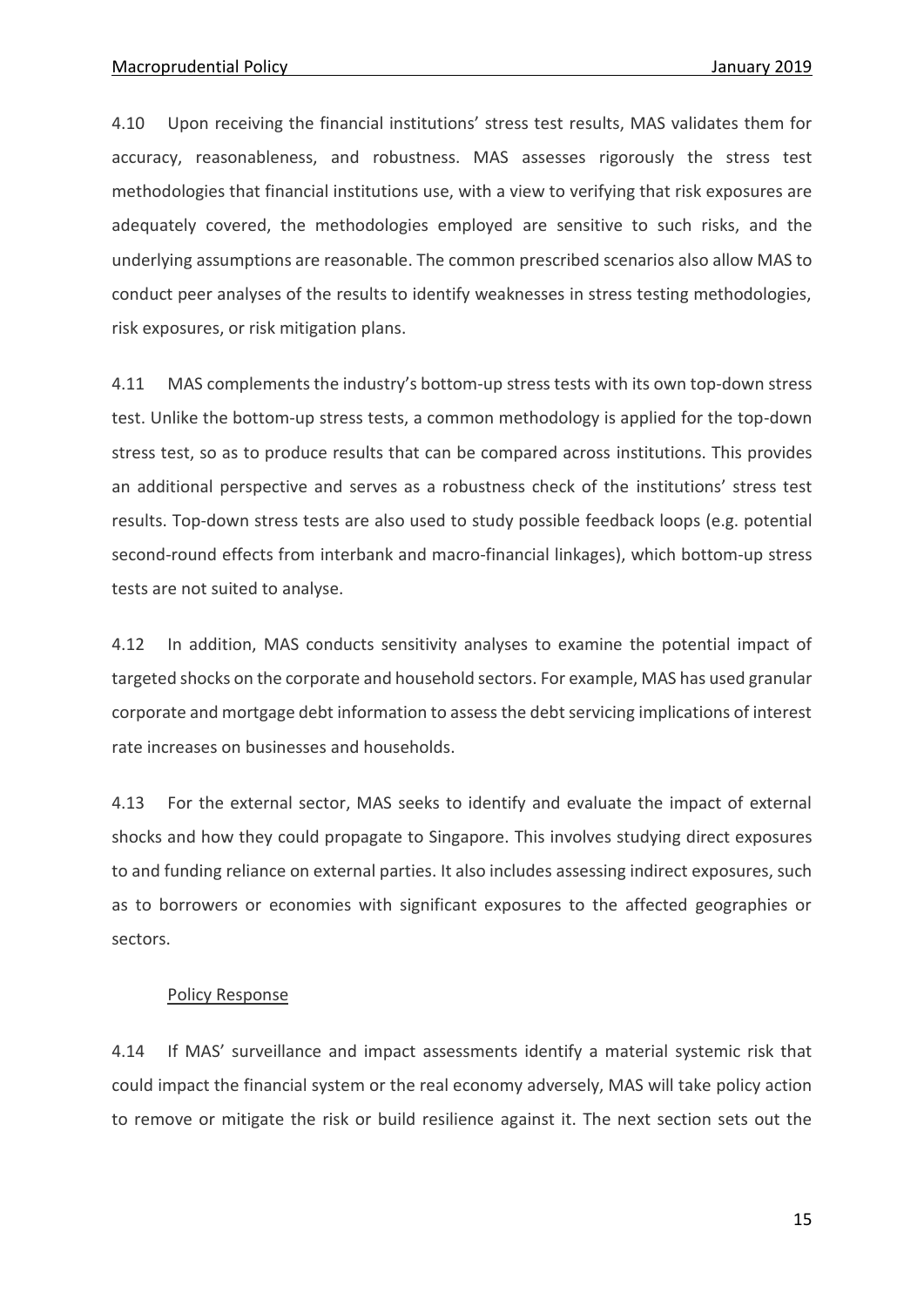principles that guide MAS' macroprudential policy approach and provides details on MAS' policy toolkit.

4.15 After taking the appropriate policy action, MAS will continue to conduct surveillance and impact assessments so as to review the effectiveness of the policy measures and monitor if there are any unintended consequences. Where necessary, policy adjustments will be made to improve policy outcomes. Continuous monitoring and impact assessments are also needed to identify new or emerging risks and vulnerabilities.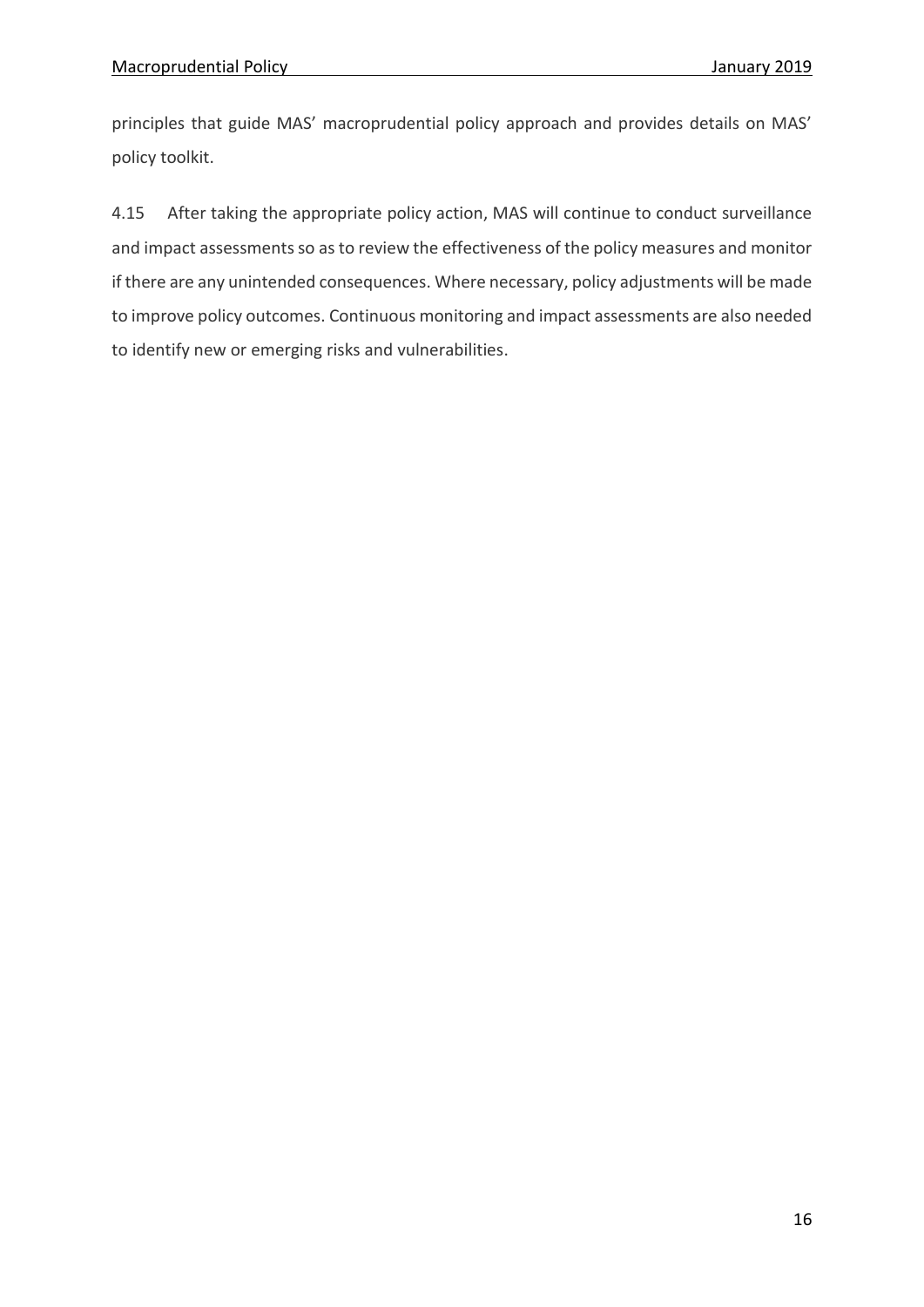1

#### 5 **Macroprudential Policy Approach and Policy Tools**

#### Policy Approach

5.1 MAS' macroprudential policy approach can be characterised as pre-emptive, targeted, calibrated, and multi-pronged.

5.2 *Pre-emptive:* MAS aims to pre-empt tail risks and their associated systemic effects. Given the high costs of financial crises and the protracted nature of post-crisis recoveries<sup>6</sup>, it is preferable to take preventive measures to reduce the probability and potential impact of a crisis than to take corrective actions only after a crisis has occurred. For example, rather than to act only when non-performing loans are rising, MAS has pre-emptively put in place a range of loan-to-value (LTV) ratio and debt-servicing requirements to promote responsible borrowing and lending behaviour. They help borrowers avoid taking on excessive leverage, which could lead to a build-up of financial vulnerabilities.

5.3 *Targeted:* MAS' macroprudential policies are targeted at specific systemic risks. Financial vulnerabilities are not spread evenly across the economy. They tend to be concentrated in certain sectors. Targeted policy measures aim to address the sources of vulnerabilities while minimising unintended spill-over effects to other areas that are not at risk. The policy calibration can also be varied according to the degree of risk posed by different sectors or market segments. For example, to stabilise the property market, MAS has applied credit measures such as LTV and total debt servicing ratio (TDSR) requirements only on property loans, so as not to disrupt credit to other sectors of the economy. Within the property sector, policy measures have been targeted at customer segments that are contributing to excessive investment demand or speculation while minimising the impact on owner-occupiers. For example, the additional buyer's stamp duty has been set at 0% for Singaporeans buying their first homes. For those buying their second or subsequent properties, the stamp duty rates are tiered according to the number of properties already owned by the buyer (e.g. a Singaporean purchasing a third property pays higher stamp duties

<sup>&</sup>lt;sup>6</sup> Carmen Reinhart and Kenneth Rogoff found that on average economies that suffer a systemic banking crisis will experience a peak to trough decline in per capita GDP of around 11.5% and will take 8 years to return to the pre-crisis level of income. Reinhart, C and Rogoff, K (2014), "Recovery from Financial Crises: Evidence from 100 Episodes", American Economic Review: Papers and Proceedings.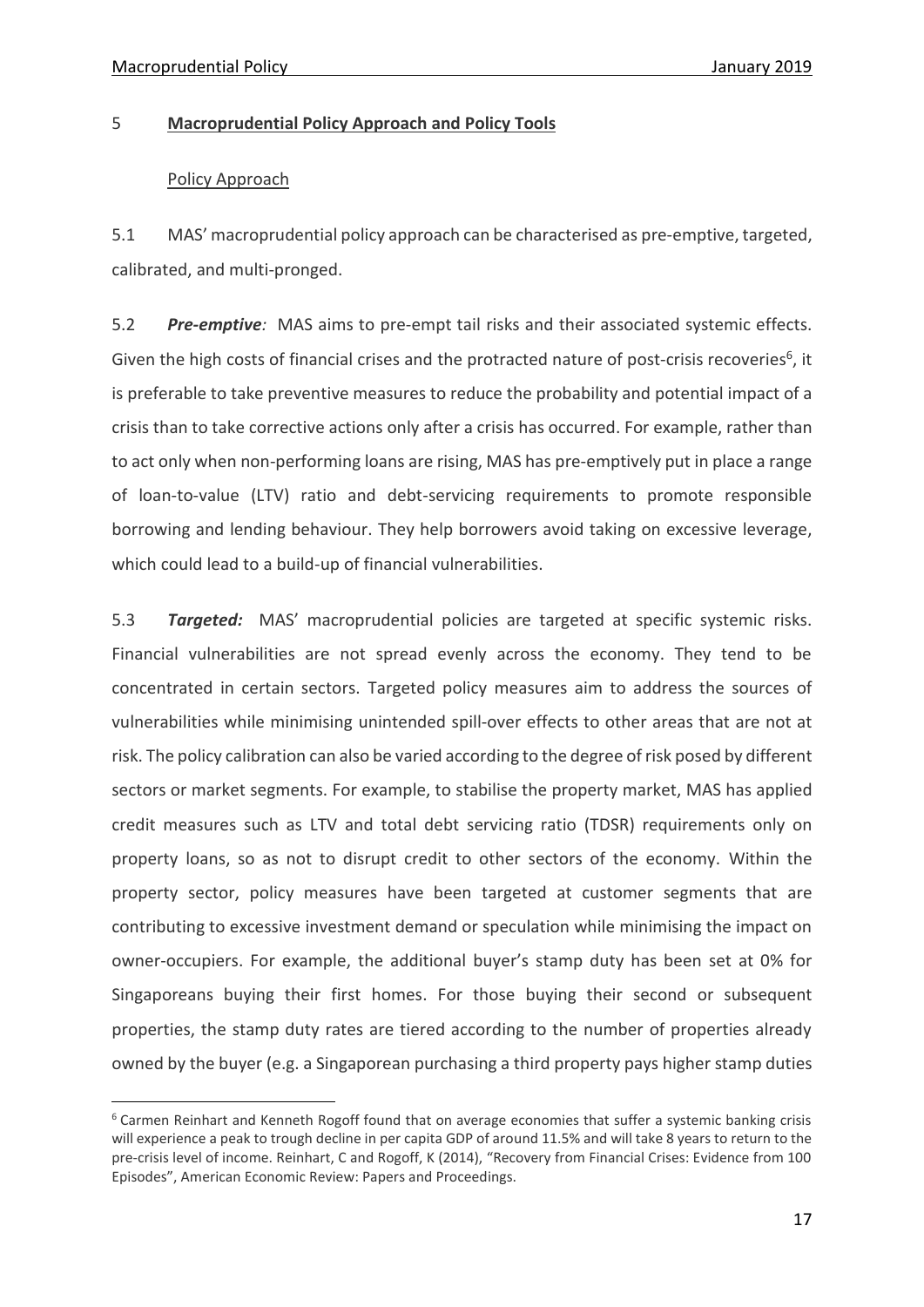<u>.</u>

than one buying a second property). Non-residents pay higher stamp duties than residents. The differentiated application of ABSD rates on non-residents – for whom credit measures are not as effective – is necessary – in view of Singapore's relative scarcity of land, juxtaposed against the large pool of external liquidity searching for yield in global and regional asset markets, including the property market. 7

5.4 *Calibrated:* MAS has adopted a calibrated approach in implementing macroprudential policy. This approach allows MAS to review the policy impact, monitor for any unintended consequences and make policy adjustments as appropriate, while minimising the risk of overshooting macroprudential objectives and destabilising the market. For example, MAS tightened LTV limits on borrowers with multiple housing loans progressively over time to moderate investment demand for properties. The holding period and rates for the seller's stamp duty were also increased gradually to discourage short term holding of properties. Conversely, MAS fine-tuned the TDSR framework by exempting owner-occupiers who were refinancing their housing loans to help ease the debt servicing burdens of these borrowers.

5.5 *Multi-pronged:* MAS adopts a multi-pronged strategy by using a variety of macroprudential policy tools in complementary fashion. As financial vulnerabilities may arise from different sources of risk, a diverse toolkit enables targeted policy measures to be taken against specific risks. For example, in the case of property market measures in Singapore, it has been found that the lending measures (e.g. LTV, TDSR) work by mitigating the pro-cyclical feedback loop between housing credit on one hand, and property transactions and property prices on the other. In contrast, tax measures (e.g. additional buyer's stamp duty, seller's stamp duty) and land supply were found to impact property prices more directly.

5.6 Having a portfolio of policy actions also reduces the risk of over-reliance on a single policy instrument. Such reliance could lead to an excessively stringent setting of the policy tool and increase the risk of unintended consequences. In contrast, using a range of more targeted policy instruments would allow greater degrees of freedom and a less stringent calibration of each tool. For instance, to dampen investment demand for residential properties, investors buying their second or subsequent properties have to pay higher stamp

 $7$  At its peak, foreign purchases account for close to a fifth of all private residential property purchases in 2011.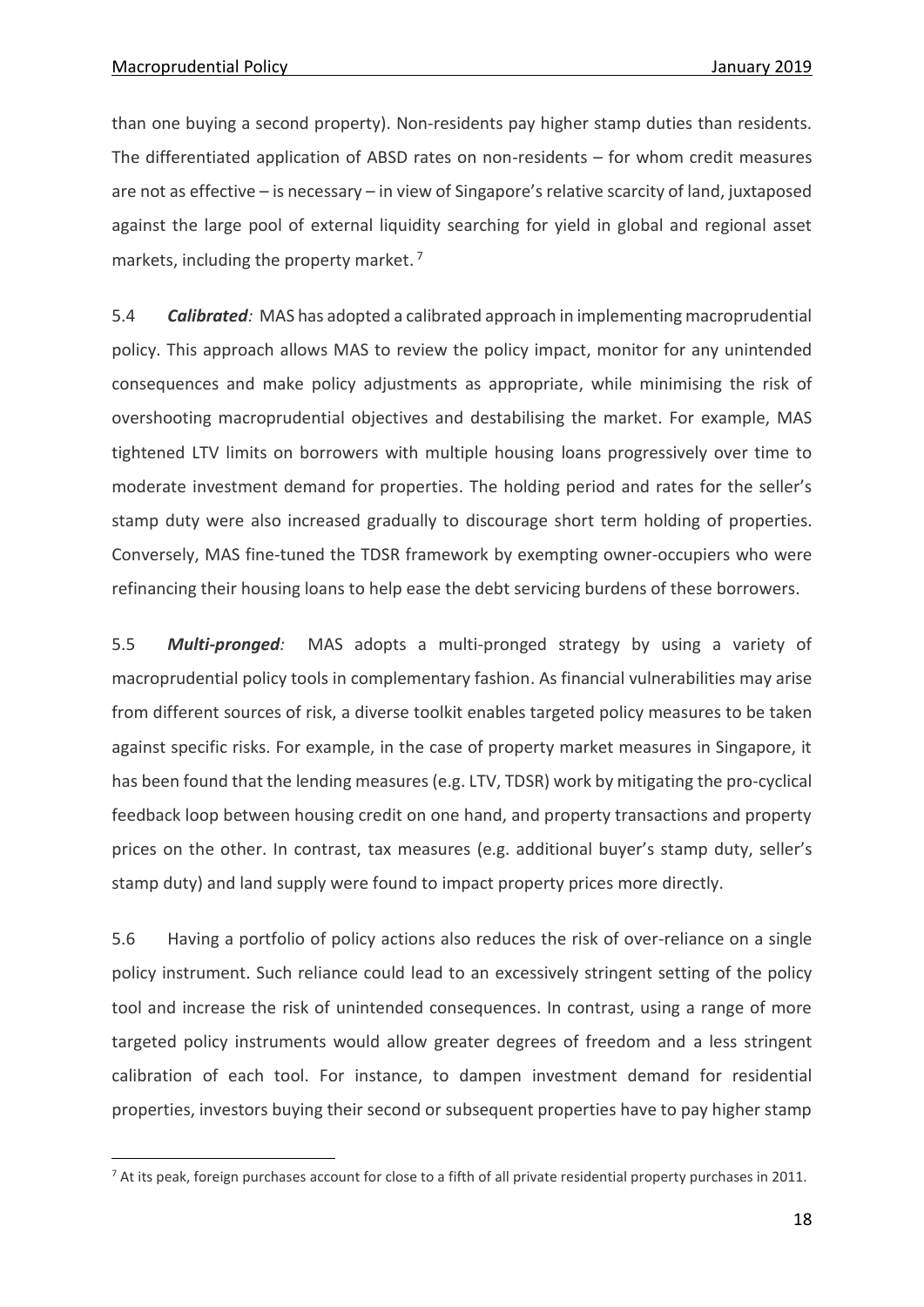duties. Similarly, borrowers taking on their second or subsequent housing loans are subject to tighter LTV limits. In addition, a diversified policy strategy is more comprehensive as it can guard against regulatory arbitrage. For example, MAS' loan tenure limit prevents borrowers from circumventing the TDSR requirement by lengthening their loan tenures to reduce monthly loan repayments.

5.7 A multi-pronged policy strategy requires proper coordination of the components to avoid policy conflicts. This is especially important where the policy instruments are under the purview of different authorities. For instance, the macroprudential policies targeted at the property market in Singapore include lending policies (e.g. LTV, TDSR, loan tenure limits) managed by MAS, tax measures like stamp duties under the Ministry of Finance, and other administrative measures (e.g. land supply) controlled by the Ministry of National Development. The agencies share information and analyses of the property market and coordinate policy actions through an interagency taskforce. The collective aim of the taskforce is to align the objectives of each authority under the overarching goal of promoting a stable and sustainable property market. Further, coordinated announcements by the authorities of their policy measures would send a strong signal to the market that the authorities are committed to addressing systemic risks in the property market.

#### Policy Tools

5.8 The table on the next page categorises Singapore's macroprudential policy tools based on the type of systemic risk that is being addressed and the authority with oversight of the instrument. The policy toolkit extends beyond microprudential tools under MAS' purview, and include policy measures under the purview of the Ministry of Finance and the Ministry of National Development. They are included insofar as they mitigate systemic risks that could impair the proper functioning of the financial system and impact the real economy adversely.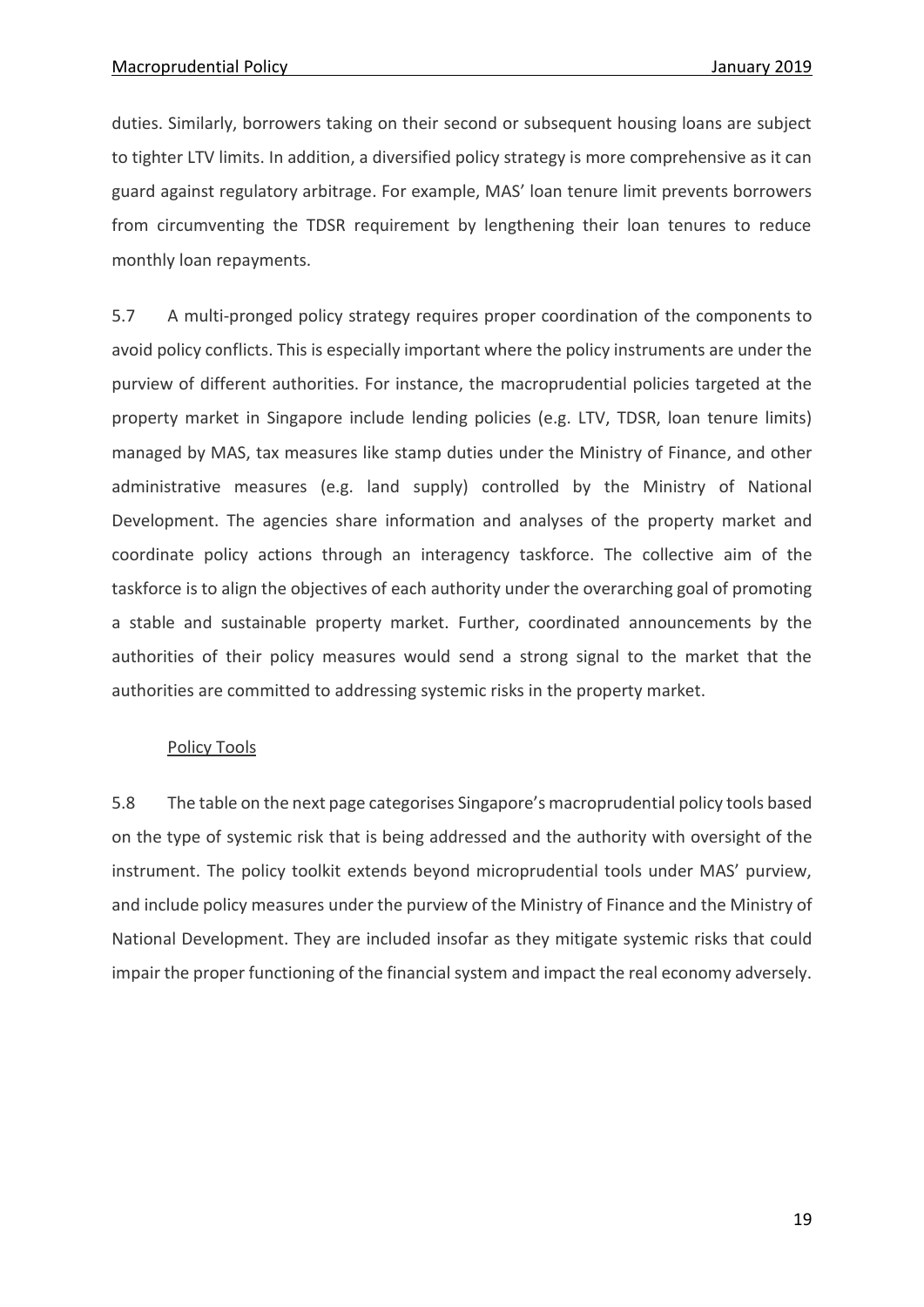$\overline{a}$ 

| Type of<br><b>Systemic Risk</b>                                | <b>Policy Tool</b>                                                     | Authority  | <b>Objectives</b>                                                                                                                                                                                     |
|----------------------------------------------------------------|------------------------------------------------------------------------|------------|-------------------------------------------------------------------------------------------------------------------------------------------------------------------------------------------------------|
| Systemically<br>important<br>nodes in the<br>financial system  | Domestic systemically<br>important bank<br>framework <sup>8</sup>      | <b>MAS</b> | Minimise spill-overs to the financial system from the failure of systemically<br>important banks by providing for additional financial buffers against risk and<br>orderly resolution of these banks. |
| Risk<br>concentrations                                         | <b>Property Sector Exposure</b><br>Limit                               | <b>MAS</b> | Minimise spill-overs from a property downturn by preventing banks from<br>amassing concentrated exposures to the sector.                                                                              |
| Unsustainable<br>dynamics in<br>financial and<br>asset markets | Counter-cyclical capital<br>buffer <sup>9</sup>                        | <b>MAS</b> | Reduce procyclicality by restraining credit growth during a boom while<br>building buffers that can be released during periods of stress to support<br>continued flow of credit to the economy.       |
|                                                                | Limits on unsecured<br>lending $10$                                    | <b>MAS</b> | Discourage borrowers from taking on excessive leverage.                                                                                                                                               |
|                                                                | Loan-to-value (LTV) and<br>loan tenure limit on motor<br>vehicle loans | <b>MAS</b> | Discourage borrowers from taking on excessive leverage.                                                                                                                                               |

<sup>&</sup>lt;sup>8</sup> For details, see MAS Financial Stability Review 2015 Box G (November 2015), "Singapore's Framework for Domestic Systemically Important Banks".

 $^9$  For details, see MAS Financial Stability Review 2015 Box H (November 2015), "The Counter-cyclical Capital Buffer: Expanding the Macroprudential Toolkit".

<sup>&</sup>lt;sup>10</sup> For details, please see MAS Financial Stability Review 2017 Box O (November 2017), "Credit Cards and Other Unsecured Credit Facilities: Building Household Resilience for the Future".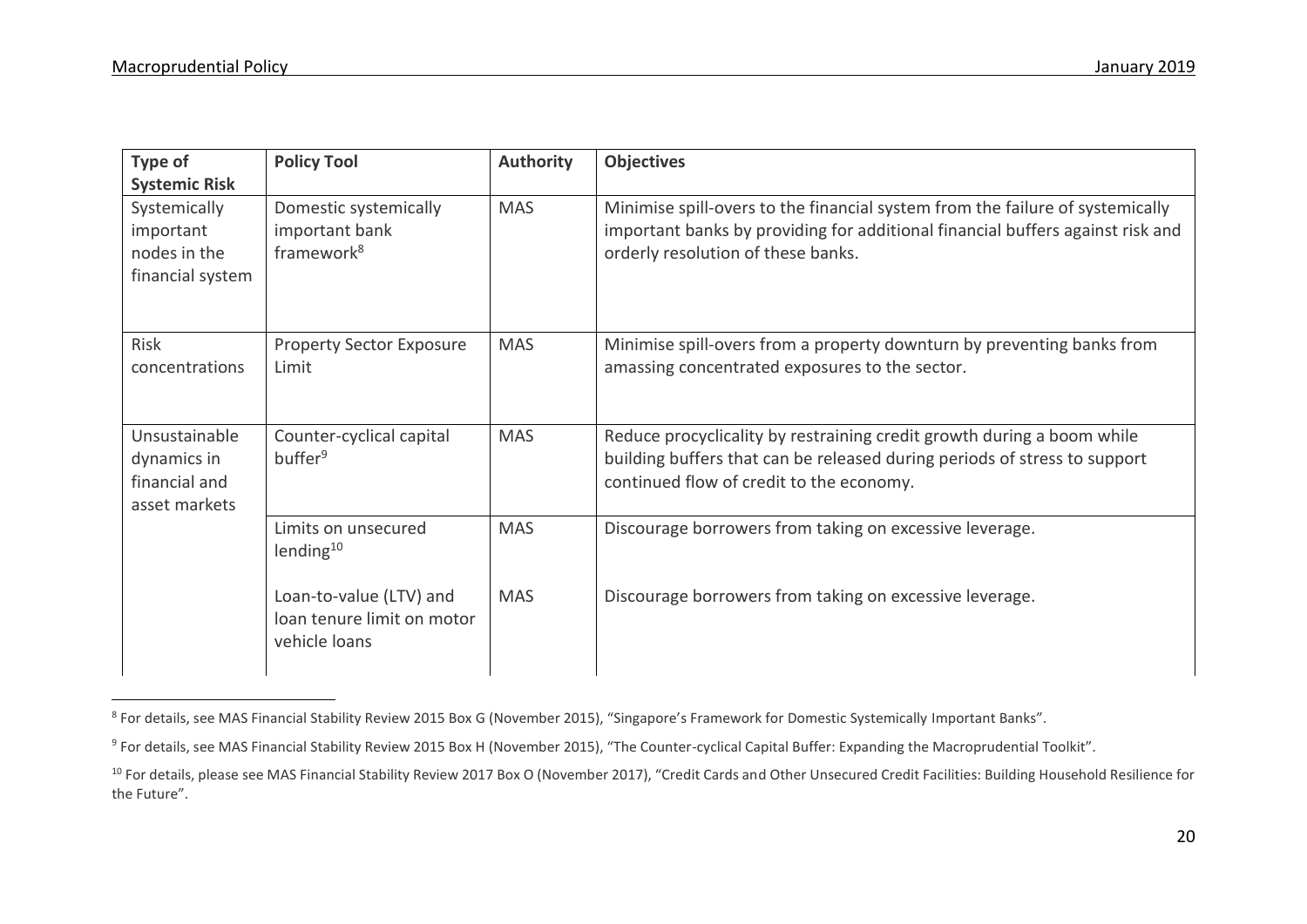| Type of<br><b>Systemic Risk</b> | <b>Policy Tool</b>                                                           | <b>Authority</b> | <b>Objectives</b>                                                                                                  |
|---------------------------------|------------------------------------------------------------------------------|------------------|--------------------------------------------------------------------------------------------------------------------|
|                                 | Property market measures<br>• Elimination of interest-<br>only housing loans | <b>MAS</b>       | Discourage borrowers from taking on excessive leverage.                                                            |
|                                 | • LTV limit and minimum<br>cash down-payment for<br>first housing loan       | <b>MAS</b>       | Discourage borrowers from taking on excessive leverage. Provide buffer for<br>lenders against losses.              |
|                                 | . Lower LTV limit for<br>second and subsequent<br>housing loans              | <b>MAS</b>       | Temper investment demand for residential properties.                                                               |
|                                 | • Loan tenure limit                                                          | <b>MAS</b>       | Discourage borrowers from taking on excessive leverage.                                                            |
|                                 | • Total debt servicing ratio<br>requirement                                  | <b>MAS</b>       | Discourage borrowers from taking on excessive leverage. Strengthen credit<br>underwriting standards among lenders. |
|                                 | · Seller's stamp duty                                                        | <b>MOF</b>       | Discourage sale of properties within prescribed holding period.                                                    |
|                                 | • Additional buyer's stamp<br>duty                                           | <b>MOF</b>       | Moderate demand for residential properties.                                                                        |
|                                 | • Land supply                                                                | <b>MND</b>       | Planned for underlying medium-term demand.                                                                         |

MOF – Ministry of Finance; MND – Ministry of National Development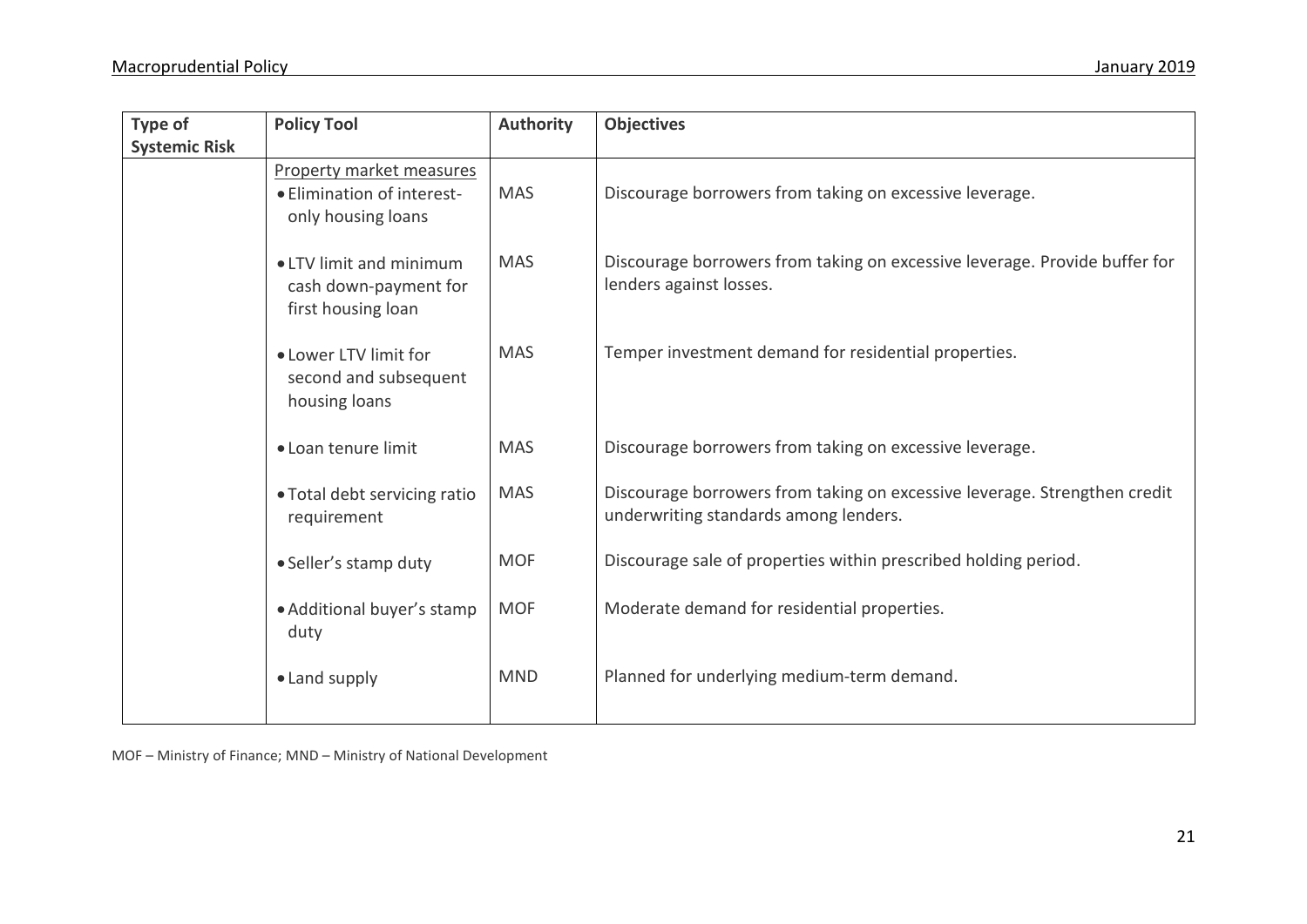1

#### *Box Item 2: Effectiveness of Macroprudential Policies for the Property Market*

To assessthe effectiveness of macroprudential policies, MAS developed a model of the drivers and transmission channels in Singapore's residential property market. The schema below highlights the dynamic linkages among the key primary variables in the model, i.e. property transactions, property prices, and mortgage loans. These primary variables are in turn driven by policy variables (e.g. lending and tax measures) as well as other demand and supply drivers in the market.

![](_page_22_Figure_4.jpeg)

MAS' empirical work shows that the tax measures (i.e. seller's stamp duty and additional buyer's stamp duty) had a larger impact on property transactions and prices than the lending (i.e. LTV and TDSR requirements) and land supply measures. <sup>11</sup>

The government land sales programme had an empirically significant impact on property prices, even though these measures took the form of announcements of land supply for

 $11$  See Box R "Macroprudential Policies to Address Systemic Risks in the Housing Market" of the MAS' Financial Stability Review (November 2015), and Wong et al., South East Asian Central Banks (SEACEN) Financial Stability Journal (May 2015), "Using Macroprudential Tools to Address Systemic Risks in the Property Sector in Singapore".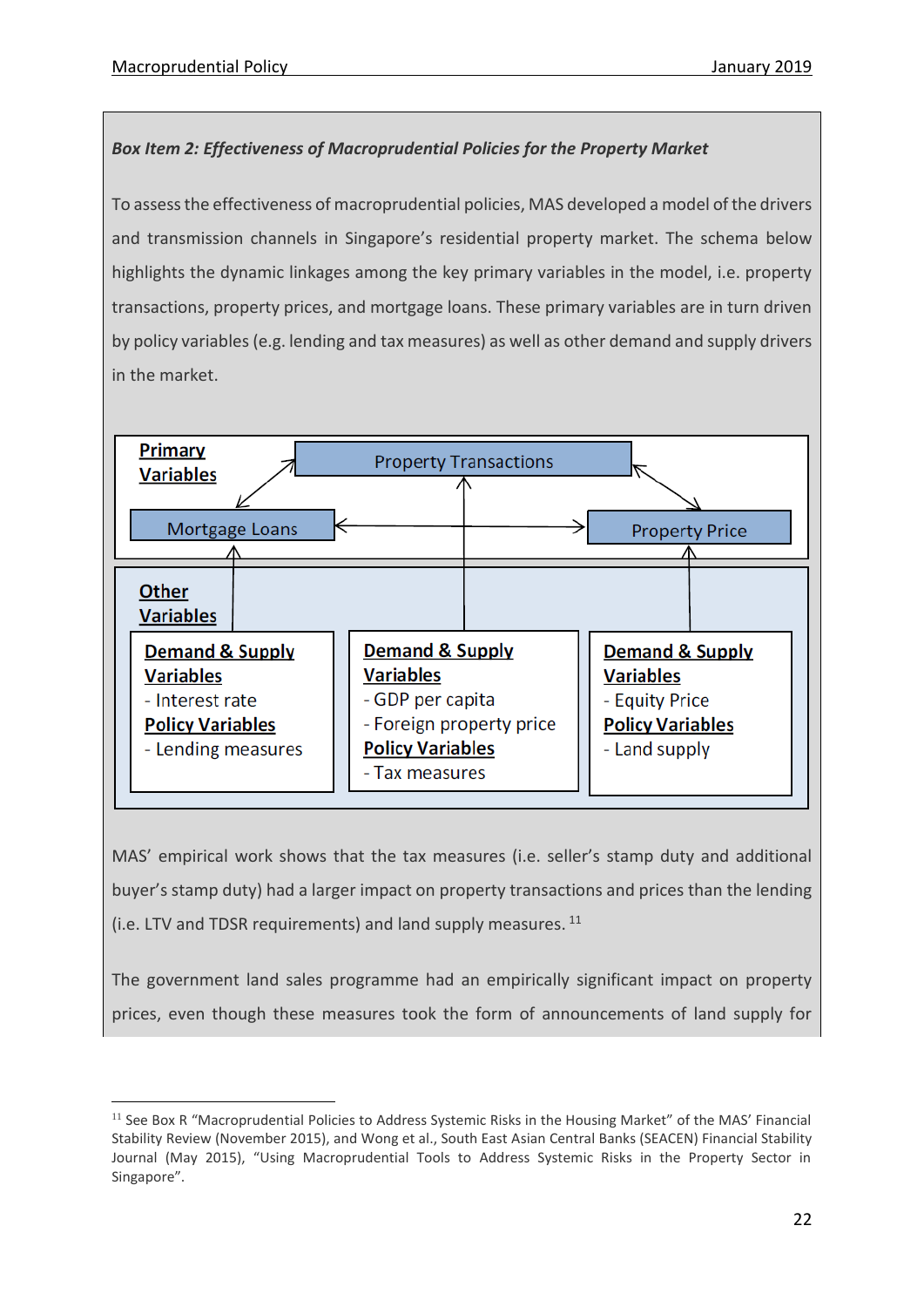<u>.</u>

housing that would be completed only much later. This suggests that the signalling effects of land supply announcements were important.

MAS' lending measures operated mainly by tempering the growth of housing loans. The lending measures also improved the risk profile of borrowers, with meaningful reductions in LTVs, TDSRs, loan tenures, and the share of borrowers with multiple housing loans.

These results are largely consistent with results from other studies.<sup>12</sup>

 $12$  For example, Lim et al (2011) found that measures such as LTV and debt-to-income caps, ceilings on credit growth, reserve requirements, and dynamic provisioning rules can mitigate the procyclicality of credit. Lim, C; F Columba; A Costa; P Kongsamut; A Otani; M Saiyid; T Wezel and X Wu (2011), "Macroprudential Policy: What Instruments and How to Use Them? Lessons from Country Experiences", IMF Working Paper No. WP/11/238. Kenneth Kuttner and Illhyock Shim found that debt service-to-income ratios affect housing credit growth while housing-related taxes can slow the growth of house prices. Kuttner, K and Shim, I (2013), "Can Non-Interest Rate Policies Stabilise Housing Markets? Evidence from a Panel of 57 Economies", BIS Working Paper No. 433.